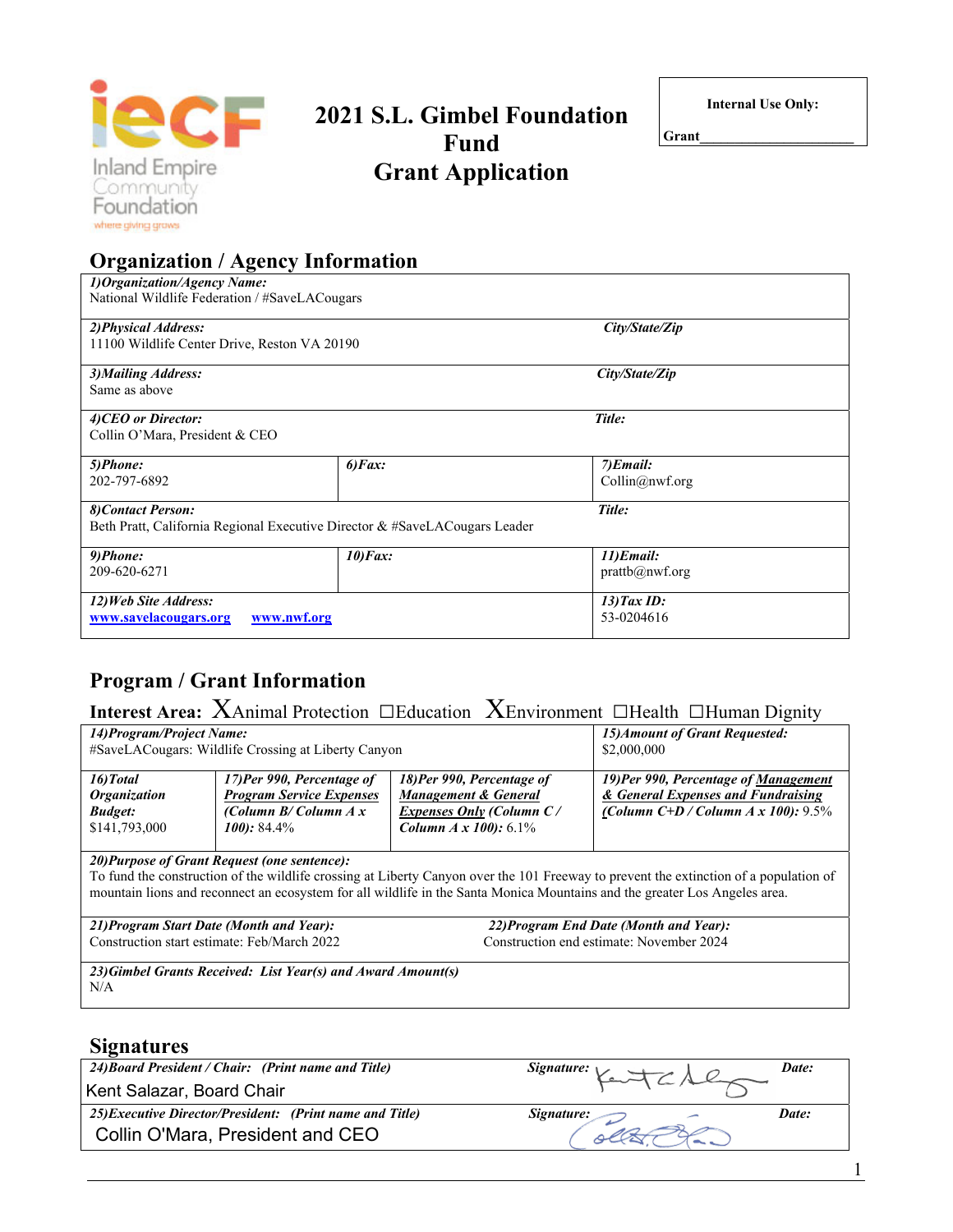# **2021 S.L. Gimbel Foundation Fund APPLICATION Narrative**

Please provide the following information by answering **ALL** questions (I to IV), **12 Font, One Inch Margins, Times New Roman.** Use the format below (I to IV). **Type the question**. Type your complete answers to the question directly below the question. Please be thorough, clear, specific, and concise.

# **1. Organization Background**

# **A) What are the history, mission and purpose of your organization?**

The National Wildlife Federation's mission is to unite all Americans to ensure wildlife thrive in a rapidly changing world. The organization is committed to uniting people around our shared love of nature and wildlife by creating a welcoming and inclusive community representative of all Americans. By respecting and valuing the diversity of connections to the natural world and wildlife, we have convened a powerful movement.

# **B) How long has the organization been providing programs and services to the community?**

As one of the oldest and largest conservation groups in the country, the National Wildlife Federation, founded in 1936, has partnered with people and institutions to create tremendous benefits for habitat, wildlife and people for over 80 years.

#### **C) What are some of your past organizational accomplishments (last three years)?**

- The National Wildlife Federation has been a critical partner in the creation of the largest wildlife crossing in the world—the wildlife crossing at Liberty Canyon in California which will create safe passage for wildlife (such as isolated mountain lions) near the 101 Freeway and we have secured over \$72 million to date to fund the project. And on Capitol Hill, the Federation led efforts to include \$300 million in an infrastructure investment approved by Congress to improve wildlife crossings, reduce the number of wildlife- vehicle collisions and enhance habitat connectivity.
- By engaging large institutions, cities and universities, the National Wildlife Federation leveraged its conservation muscle to engage communities in saving the Monarch butterfly. More than 500 cities across North America have signed the Mayors' Monarch Pledge to create native habitat in public parks, city landscaping, roadsides and open spaces. In Texas alone, more than 100 mayors have stepped up, reflecting critical commitments in a key region for monarch butterfly survival.
- To help restore wild buffalo, which were nearly exterminated a century ago, the National Wildlife Federation's Tribal Partnerships program has been working in close partnership with tribal governments for two decades to bring buffalo home to tribal lands. This effort has restored more than 350 bison to those lands in recent years, ensuring tribal connections to bison for generations to come. Bringing bison back revitalizes landscapes, habitat and wildlife diversity while reestablishing Native Americans' cultural and historic connections to buffalo. To help realize a vision of restoring tens of thousands of bison on millions of acres of tribal lands, the National Wildlife Federation will continue pushing for legislation such as the bipartisan Indian Buffalo Management Act.

1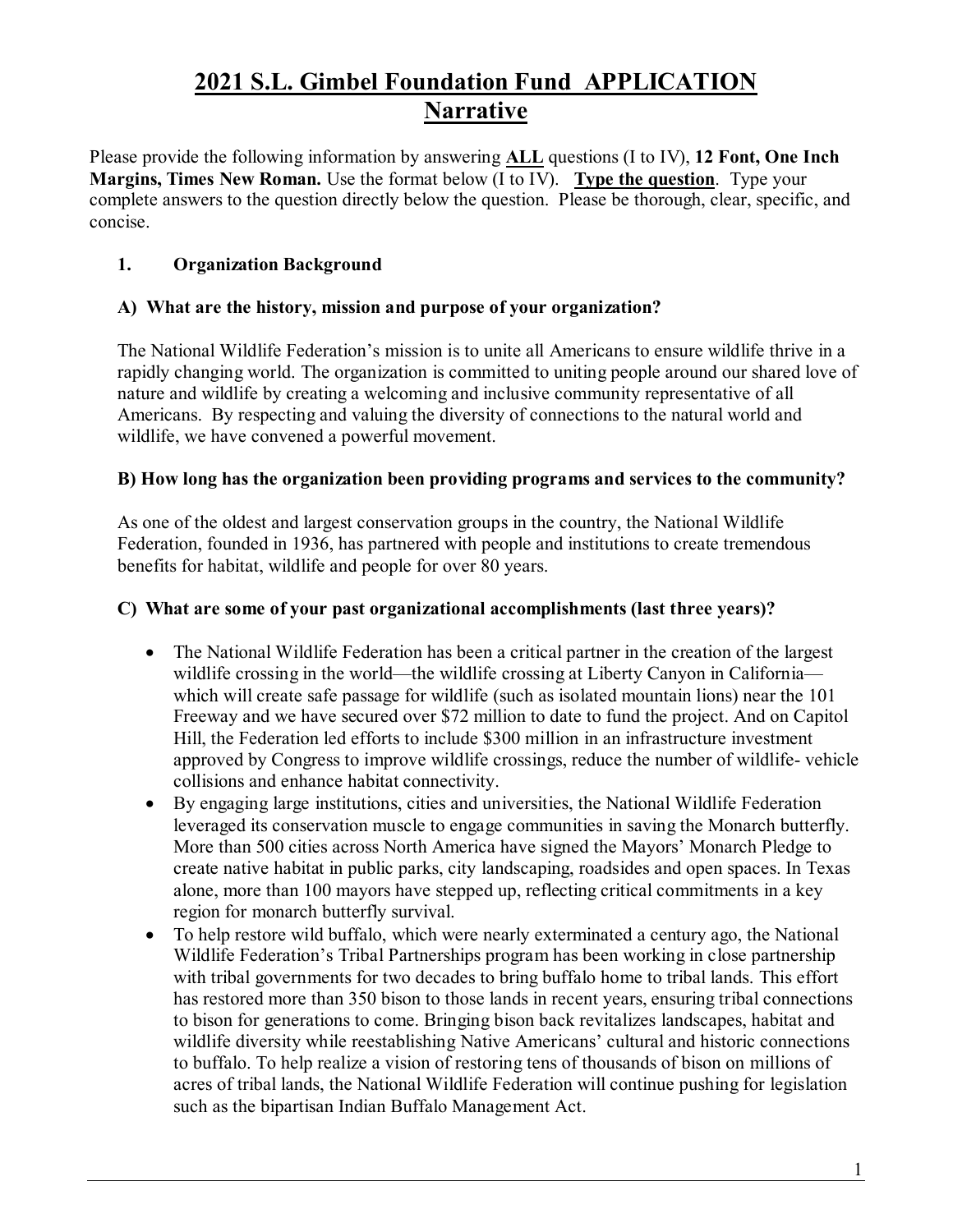#### **D) What are your key programs and activities?**

The National Wildlife Federation's strategic plan outlines our key areas of focus built upon sound science, clear priorities, and scalable solutions:

*Protect, Restore, and Connect Wildlife Habitat:* Active restoration and reconnection of fragmented and degraded habitat across protected lands, working lands, waterways, coasts, and communities.

*Transform Wildlife Conservation:* Advancing 21st century wildlife management, defending public trust resources, and confronting emerging stressors like climate change, invasive species, and wildlife diseases

*Connect Americans with Wildlife:* Inspiring the next generation of conservationists and mobilizing a diverse conservation army to broaden the stewardship ethic, conservation action, public and private investments, and support for policy changes necessary to save thousands of at-risk species in our time

#### **E) Describe the communities you serve. Include populations, geographic locations served, and relevant statistics.**

With over 6 million supporters nationwide, the National Wildlife Federation operates from offices across the country, including our headquarters in Reston, Virginia; a National Advocacy Center in Washington, D.C.; and seven regional centers. The Federation also works with 52 state and territory affiliates—autonomous, nonprofit organizations that take the lead in state and local conservation efforts and collaborate with the National Wildlife Federation to conduct grassroots activities on national issues.

#### **2. Project Information:**

#### **A) Statement of Need**

#### **1. Specify the community need(s) you want to address and are seeking funds for.**

"Nature doesn't work without connection," said author Mary Ellen Hannibal, and the science is now clear that wildlife need large landscape connectivity in order to have a future. The Southern California freeway system—most critically the U.S. 101 transiting through the Santa Monica Mountains—acts as a significant barrier to genetic movement for mountain lions and all wildlife, a situation that will cause the eventual degradation and collapse of the region's cougar population due to inbreeding.

Two decades of study by the National Park Service in the Los Angeles area has shown roads and development are not only proving deadly for animals trying to cross, but have also created islands of habitat that can genetically isolate all wildlife—from bobcats to birds to lizards. The species most immediately at risk, the mountain lion, could vanish from the area within our lifetime. [One recent study r](https://www.sciencedaily.com/releases/2019/03/190320102158.htm)eaffirmed the importance of the project, noting that the Southern California mountain lion population is nearing an "extinction vortex." In April of 2020, [the](https://www.latimes.com/environment/story/2020-04-16/state-panel-studying-threatened-species-protection-for-southern-california-cougars)  [California Fish and Game Commission unanimously voted to advance the petition](https://www.latimes.com/environment/story/2020-04-16/state-panel-studying-threatened-species-protection-for-southern-california-cougars) by the Center for Biological Diversity and the Mountain Lion Foundation to declare this population of cougars as threatened under the state's Endangered Species Act for final consideration. And in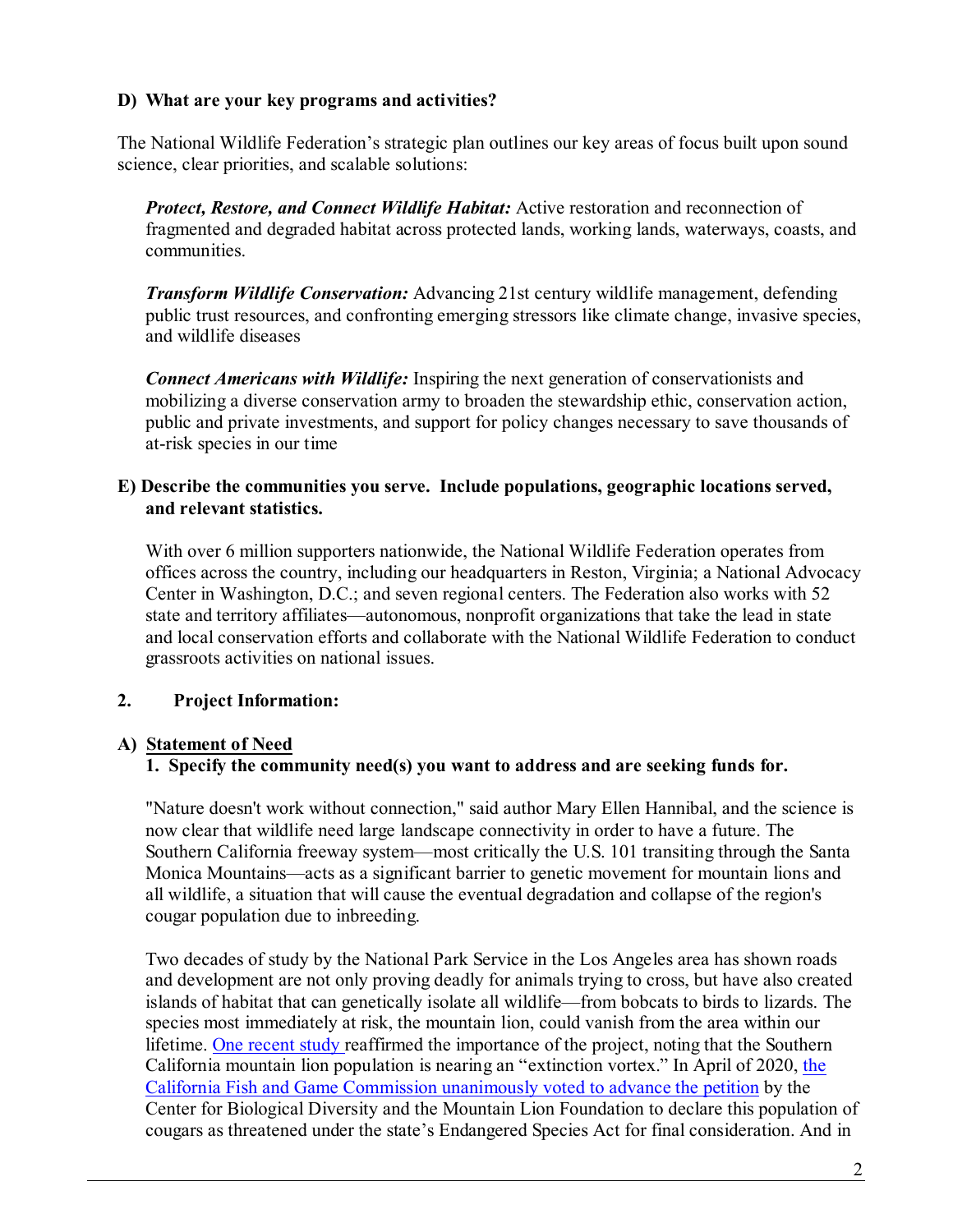September of 2020, the National Park Service [announced an alarming discovery](https://www.nps.gov/samo/learn/news/first-abnormalities-linked-to-inbreeding-depression.htm) that further underscored the critical and urgent need for the wildlife crossing—the first physical abnormalities linked to an inbreeding depression in the area mountain lions. "This is something we hoped to never see," said wildlife biologist Jeff Sikich. "We knew that genetic diversity was low here, but this is the first time we have actually seen physical evidence of it. This grave discovery underscores the need for measures to better support this population."

#### **B) Project Description**

#### **1. Describe your project. How does your project meet the community need? 2. What is unique and innovative about this project?**

To solve this critical issue of a fragmented landscape threatening wildlife and biodiversity health in Southern California, the proposed wildlife crossing at Liberty Canyon, located in Agoura Hills, California within the boundaries of the Santa Monica Mountains National Recreation Area, will span ten lanes of pavement across the U.S. 101 Freeway, along with covering an adjacent road. This visionary structure will preserve biodiversity across the region by connecting an integral wildlife corridor, and most critically, help save a threatened local population of mountain lions from extinction. When complete, the crossing will be the largest in the world, the first of its kind in California, and will serve as a global model for urban wildlife conservation. The project also supports both the state of California, and the Federal government's "30 by 30" conservation initiatives.

The project also advances long-standing regional and local efforts to establish habitat connectivity for wildlife across the 101 Freeway. The preservation of this key wildlife linkage spans over thirty years of protecting vital habitat by groups like the Santa Monica Mountains Conservancy. Hundreds of millions of dollars have been dedicated to acquiring and preserving open space in the Santa Monica Mountains over almost half a century, and the wildlife crossing provides a critical last step in the historical effort of preservation that will help re-establish connectivity and ensure the future ecological health of an entire region.

The wildlife crossing at Liberty Canyon is a public-private partnership of monumental scope, leveraging the capacity, expertise, and leadership of dozens of organizations and institutions from the public and private sectors. The five organizations who serve as the Liberty Wildlife Corridor Partners are: National Wildlife Federation (NWF), California Department of Transportation (Caltrans), Santa Monica Mountains Conservancy (SMMC) & Mountains Recreation and Conservation Authority, National Park Service (NPS), and the Resource Conservation District of the Santa Monica Mountains (RCDSMM). An Executive Team with representatives from SMMC, NWF, and Caltrans serve as the leadership for the partners. Representatives from Senator Henry Stern and Assemblymember Richard Bloom's offices attend the partner meetings, along with retired Senator Fran Pavley. The project partners also added a world-renowned design team led by a landscape architectural practice, Living Habitats LLC, that collaborates with Caltrans and coordinates with a broad team of wildlife crossing experts in the planning and design development of the wildlife crossing.

The wildlife crossing at Liberty Canyon is a project for the next century, and the structure will endure for decades, providing a lasting benefit to wildlife for generations to come.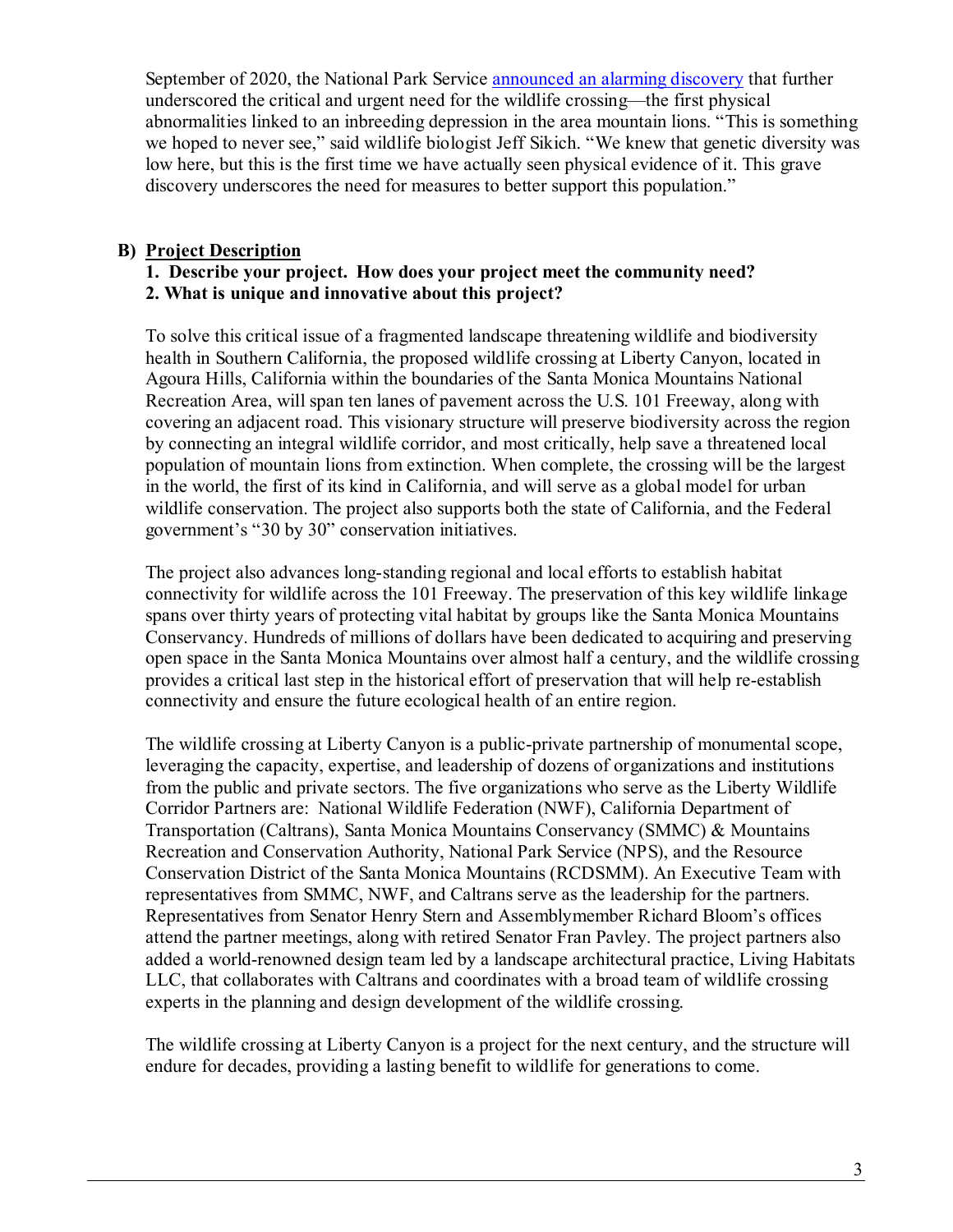- **C) Project Goal, Objective, Activities and Expected Outcome**
	- **1. Note: Objective, Outcome and Evaluation must all be based on the SAME QUANTIFIABLE CRITERIA (for example, "number served, or acres improved"). This quantifiable criteria should refer to the grant amount you are requesting from the Gimbel Foundation only and not the total program.**

**State ONE GOAL, ONE OBJECTIVE, ONE OUTCOME. USE NUMBERS AND DO NOT USE PERCENTAGES.** 

- 2. **State ONE project goal. The Goal should be an aspirational statement, a broad statement of purpose for the project.**
- 3. **State One Objective**. The Objective should be specific, measurable, verifiable, actionoriented, realistic, and time-specific statement intended to guide your organization's activities toward achieving the goal. **Specify the activities** you will undertake to meet the objective and number of participants for each activity.
- 4. **State One Outcome.** An outcome is the individual, organizational or community-level change that can reasonably occur during the grant period as a result of the proposed activities or services. What is the key anticipated outcome of the project and impact on participants? State in a quantifiable and verifiable term.
- 5. **Evaluation:** How will progress towards the objective (per above) be tracked and outcome measured?

Provide specific information on how many individuals will be evaluated (should be the same number as in the objective), how you will collect relevant data and statistics that meet your objective and validate your expected outcome, in a quantifiable manner, as you describe your evaluation process.

### **BELOW IS AN EXAMPLE OF GOAL, OBJECTIVE, OUTCOME AND EVALUATION: Objective, Outcome and Evaluation should align and should be written in a linear format, using actual numbers, and data that are quantifiable and verifiable. Do not use percentages)**

# **STATE THE GOAL, OBJECTIVES, AND OUTCOME**

**GOAL:** House all homeless youth ages 18-24 in Mariposa County who are physically, mentally and legally able to work within 24 hours and help them become sufficient in 90 days.

**OBJECTIVE:** House up to **145 homeless youth** referred or who contact us within 24 hours. **ACTIVITIES:** 

1. For each of 145 youth identified, develop a case management file.

2. Create a 90 day sufficiency action plan for each of the 145 youth.

3. Input weekly progress reports for each of the 145 youth.

**OUTCOME:** We expect to **provide rapid rehousing to over 145 homeless youth** in 2020.

**EVALUATION:** Using Build Futures' Salesforce data base client management and tracking system, generate reports on the number of clients served and housed. Track our role in housing 145 youth. Account for additional successes or lower numbers of youth in the program.

# **WRITE YOUR RESPONSES HERE AND Use the following format for your goal, objective, respective activities and expected outcome:**

*GOAL:* Reconnect the Santa Monica Mountains regional ecosystem to open space north of the 101 Freeway to ensure a future for mountain lions and other area wildlife.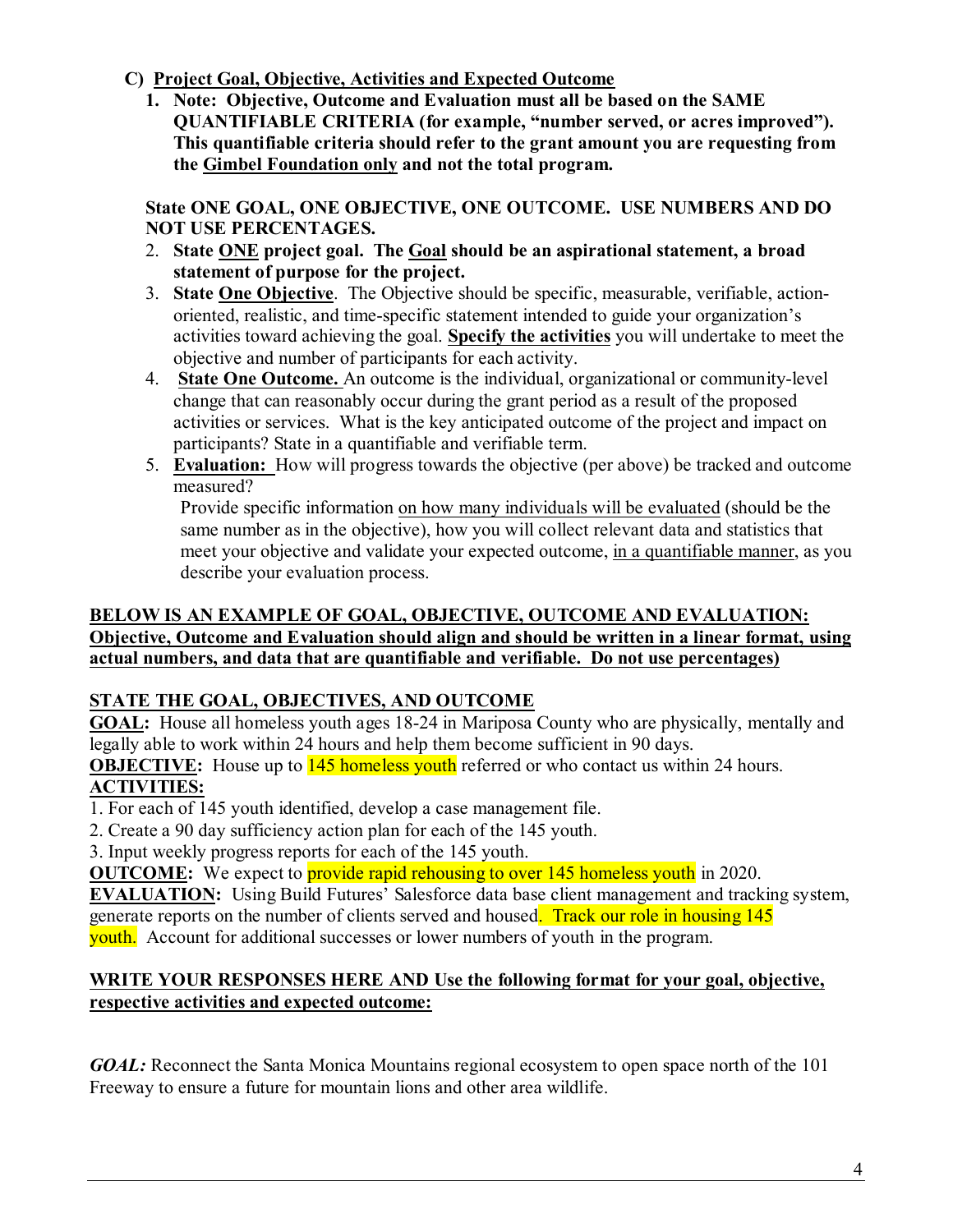*OBJECTIVE:* Design and construct a wildlife crossing for mountain lions and other area wildlife that will prevent the genetic isolation of wildlife populations and allow for animals to freely travel to secure food, territory and mates.

### *ACTIVITIES:*

- 1. Conduct research on genetic health and movement patterns of mountain lions and other area wildlife (COMPLETE AND ONGOING)
- 2. Prepare a feasibility study for a wildlife crossing and conduct site assessments (COMPLETE)
- 3. Prepare an environmental review for a wildlife crossing (COMPLETE)
- 4. Conduct final design and engineering for a wildlife crossing (COMPLETE FOR STAGE 1)
- 5. Construct a wildlife crossing to facilitate movement for area mountain lions and other area wildlife

#### *OUTCOME:* **Finish and open the wild life crossing by Fall of 2024.**

*EVALUATION:* The National Park Service, who has been conducting research on the area mountain lions and other wildlife for over 20 years, will be tracking wildlife movement, along with genetic health, before, during and after the crossing is built to assess the success of the project.

#### **D) Timeline**

**Provide a timeline for implementing the project. The start date and end date should be the same dates on the cover page.**

**The program start date is:** February/March 2022 (Construction phase)

**The program end date is:** November 2024 (Construction phase)

#### **Include timeframes for specific activities, as appropriate.**

The time frame for all Caltrans phases of project are detailed below:

Phase1: Caltrans Feasibility Study- Funded & Completed in 2015.

Phase 2: Caltrans Environmental Assessment- Funded & Completed in 2018.

Phase 3: Caltrans Final Design & Engineering- Funded and completed for stage 1.

Phase 4: Caltrans Construction-Construction is estimated to begin in February/March 2022.

# **E) Target Population**

**1. Who will this grant serve?**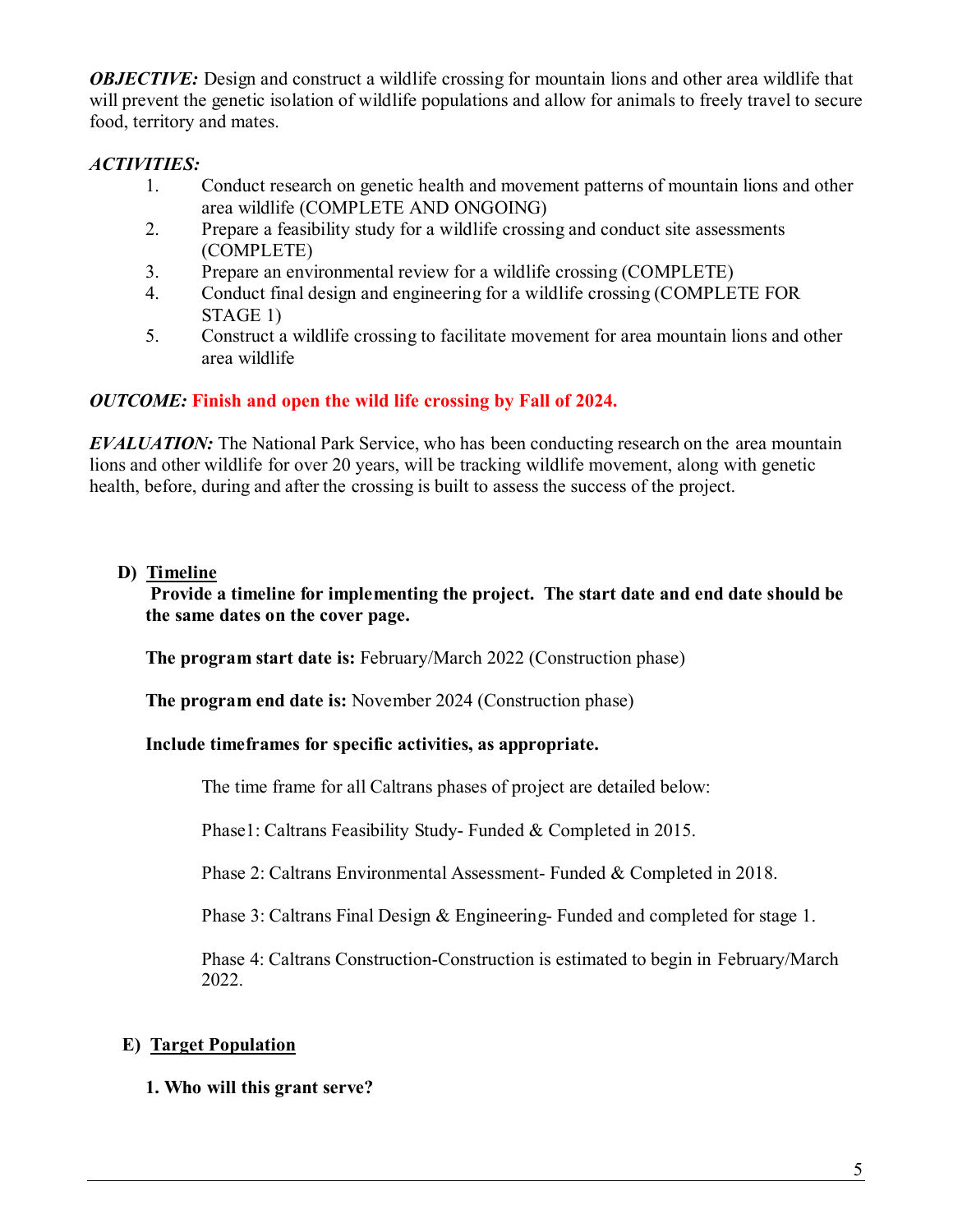This grant will serve the wildlife of the greater Santa Monica Mountains regional ecosystem, as well as wildlife in adjacent areas, by advancing biodiversity resiliency and ecological health.

#### **2. How many people will be impacted? Provide a breakdown: Number of Children, Youth, Adults, Seniors, Animals.**

Re-connecting the entire region is of significant ecological importance. Located adjacent to the city of Los Angeles, the second largest city in the United States, the Santa Monica Mountains is one of the largest and most significant examples of Mediterranean-type ecosystems in the world. Located in one of just 36 'biodiversity hotspots' worldwide—and the only one of two in the continental United States—the mountains are home to over 1,000 plant species in 26 distinct natural communities, from freshwater aquatic habitats and two of the last salt marshes on the Pacific Coast, to oak woodlands, valley oak savannas, coastal sage, and chaparral. Numerous mammals are found in the Santa Monica Mountains, including bobcats, coyotes, and mountain lions, along with nearly 400 species of birds, and 35 species of reptiles and amphibians. The Santa Monica Mountains are also home to more than 50 threatened or endangered plants and animals –among the highest concentrations of such rare species in the United States.

# **F) Projects in the Community**

#### **1. How does this program relate to other existing programs in the community?**

Decades of local, regional and statewide scientific study, research projects, and planning efforts have informed the need for this wildlife crossing. The wildlife crossing at Liberty Canyon will reconnect the region from the Santa Monica Mountains to the Sierra Madre Range, one of the few coastal-to-inland connections remaining in southern California. South Coast Wildlands' innovative 2008 whitepaper and the California Department of Fish & Wildlife's 2010 California Essential Habitat Connectivity Project, among other sources, have identified the need to preserve and enhance this critical linkage, "as one of the highest priority linkages to conserve in order to sustain ecological and evolutionary processes" in California's South Coast Ecoregion, due to existing land use pressures and climate change. As such, this linkage is now recognized in several county and city general plans.

The project is also compatible with tribal historic preservation goals, which seek to protect and enhance disappearing/non-renewable natural landscapes within their ancestral lands. In addition, the mountain lion is considered sacred in Chumash cosmology. Providing a safe and sustainable wildlife passage to reduce mountain lion mortality rates along with the restoration of native vegetation is of significance to the tribes and is complimentary to their efforts in cultural sustainability (i.e., preservation of their tribal heritage).

#### **2. Who are your community partners (if any)?**

The strength of the wildlife crossing project from its earliest stages has been a dedicated coalition built with a wide variety of public, private and non-profit resources, agencies, and supporters. The Liberty Wildlife Corridor Partnership is at the core of this effort, and is represented by: California Department of Transportation, National Park Service, Santa Monica Mountains Conservancy/Mountains Recreation and Conservation Authority, National Wildlife Federation, and the Resource Conservation District of the Santa Monica Mountains.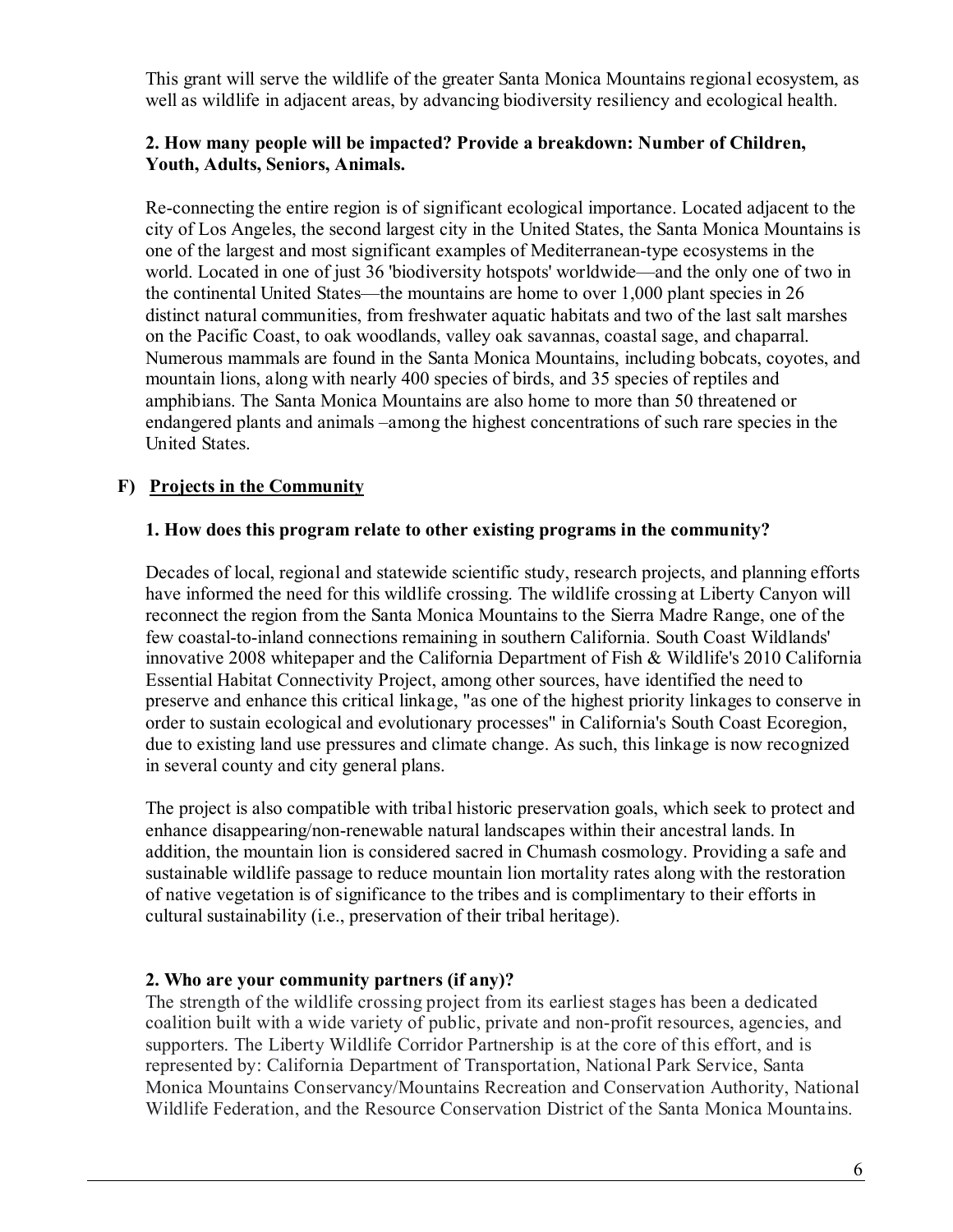In addition, ongoing active support and participation from the early stages of the project came from elected officials such as California State Senator Fran Pavley, (retired), California Assemblymember Richard Bloom, California State Senator Henry Stern, LA County Supervisor Sheila Kuehl, Ventura County Supervisor Linda Parks, and U.S. Congressman Ted Lieu. The crossing site south of the freeway is located in the City of Agoura Hills, another key partner who passed a resolution supporting the project. Surrounding cities such as Malibu, Calabasas, and Thousand Oaks have also passed similar declarations, and the Southern California Association of Governments, the nation's largest metropolitan planning organization, representing six counties, 191 cities and more than 18 million residents, also passed a resolution in favor of the project.

The public support for this wildlife crossing has proven unprecedented. A total of 8,859 comments were received in response to the draft Environmental Document, with only 15 opposed. Support for this wildlife crossing also extends around the world—people around the country and across the globe have made donations to the project and taken action to urge for its completion. International media outlets such as *[AP News,](https://apnews.com/d0bd2e4232dc4952a1db399afb257cd3) BBC World News, [Wall Street](https://www.wsj.com/articles/wildlife-crossings-get-a-whole-new-look-1497967411)  [Journal,](https://www.wsj.com/articles/wildlife-crossings-get-a-whole-new-look-1497967411) NPR, Marketplace, [The Guardian,](https://www.theguardian.com/environment/2020/feb/22/can-there-be-a-hollywood-ending-for-the-brad-pitt-of-mountain-lions-aoe) National Geographic, [The New Yorker,](https://www.newyorker.com/magazine/2017/02/13/lions-of-los-angeles) [CBS This](https://www.cbsnews.com/news/worlds-largest-highway-overpass-for-wildlife-on-track-in-california/)  [Morning,](https://www.cbsnews.com/news/worlds-largest-highway-overpass-for-wildlife-on-track-in-california/) [Los Angeles Times](https://www.latimes.com/environment/story/2021-07-04/freeway-overpass-would-save-california-cougars-from-oblivion)* and many more have featured the story of the crossing—the project has received over a billion media impressions globally.

#### **3. Who else in the community is providing this service or has a similar project?**

The project is the first of its kind in the community.

#### **4. How are you utilizing volunteers?**

The involvement of volunteers plays an important role in the National Wildlife Federation's work and is essential to expanding the impact of our initiatives and programs. The #SaveLACougars campaign provides many opportunities for citizen/community science activities, volunteer leadership, and mentorship through our community outreach efforts in Los Angeles schools, school and community wildlife habitat program, and through Urban Wildlife Week and P-22 Day.

#### **G) Use of Grant Funds**

#### **How will you use the grant funds? This answer should align with the specific activities previously outlined in C) Project Goal, Objectives, Activities and Expected Outcomes**

Funds from this grant will be used for Phase 4: Construction of the wildlife crossing

#### **III. Project Future**

#### **A) Sustainability**

#### **Explain how you will support this program after the grant performance period. Include plans for fundraising or increasing financial support designated for the program.**

The long-term monitoring, management and maintenance activities of the wildlife crossing at Liberty Canyon will be jointly managed by the Liberty Wildlife Corridor Partners as appropriate for their respective roles:

• The maintenance and management of the structure will be managed by Caltrans, while the landscape on the structure will be overseen by the Mountains Recreation and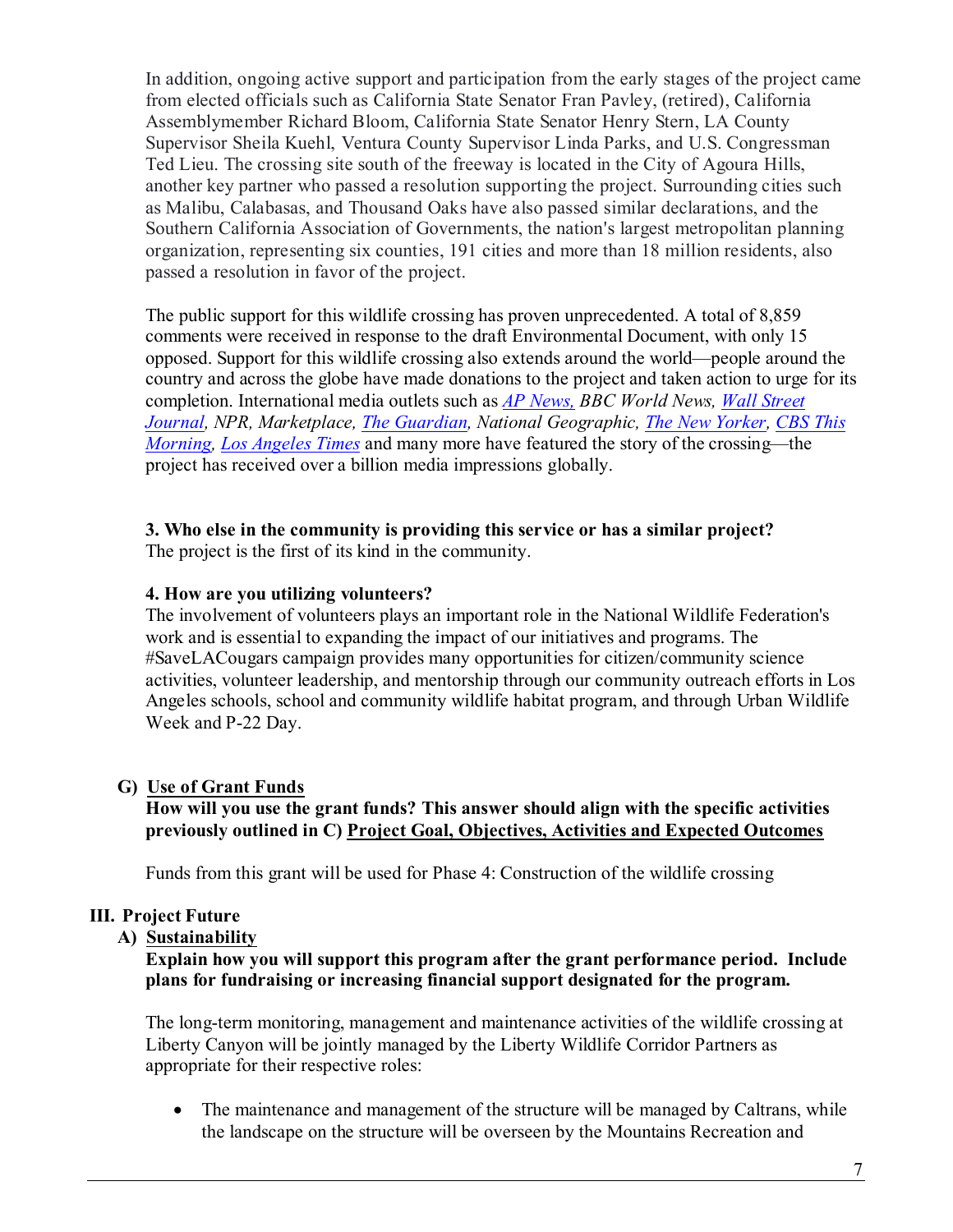Conservation Authority as per an already completed and signed MOU. Both agencies, as part of their established project management process, will establish the appropriate long-term maintenance and management plans required by their agencies once the construction plans are completed.

- The National Park Service will continue their long-term research at the site and surrounding areas as per existing cooperative and research agreements with the MRCA.
- An agreement between MRCA and Caltrans for long term maintenance and operations is in place and available upon request. Caltrans holds the rights to build the wildlife crossing and will be managing the structure, while MRCA the landscape on top of the structure.
- There is also a cooperative agreement between the National Park Service and MRCA for research purposes available upon request
- The National Wildlife Federation has committed to fundraising for million-dollar endowments for the NPS research and the MRCA landscape maintenance and habitat stewardship.

# **IV. Governance, Executive Leadership and Key Personnel/Staff Qualifications**

# **A) Governance**

# **1. Describe your board of directors and the role it plays in the organization.**

The National Wildlife Federation's governing documents and the laws of the District of Columbia, under which we are incorporated, vest oversight of Federation affairs in its Board of Directors. The Board also has the responsibility of hiring and overseeing the performance of the president, who in turn hires and supervises staff. These two roles – oversight of general Federation affairs and performance review of the CEO specifically – distinguish members of the Board from other volunteers and Federation staff. More than 50 percent of the Board are elected by the Federation's 52 independent state and regional affiliates; the remaining seventeen are at-large directors.

#### **2. What committees exist within your board of directors?**

National Wildlife Federation Board Committees (updated August 7, 2021) include:

- Audit Committee
- Governance Committee
- Alumni Circle Subcommittee
- Conservation Program Planning Committee
- Credentials & Affiliate Standards Committee
- Partnerships and Coalitions Committee
- Development Committee
- Finance Committee
- Diversity, Equity, Inclusion and Justice Committee
- Investment Committee
- Innovation
- Annual Meeting Design
- Executive Committee

#### **3. How does the board of directors make decisions?**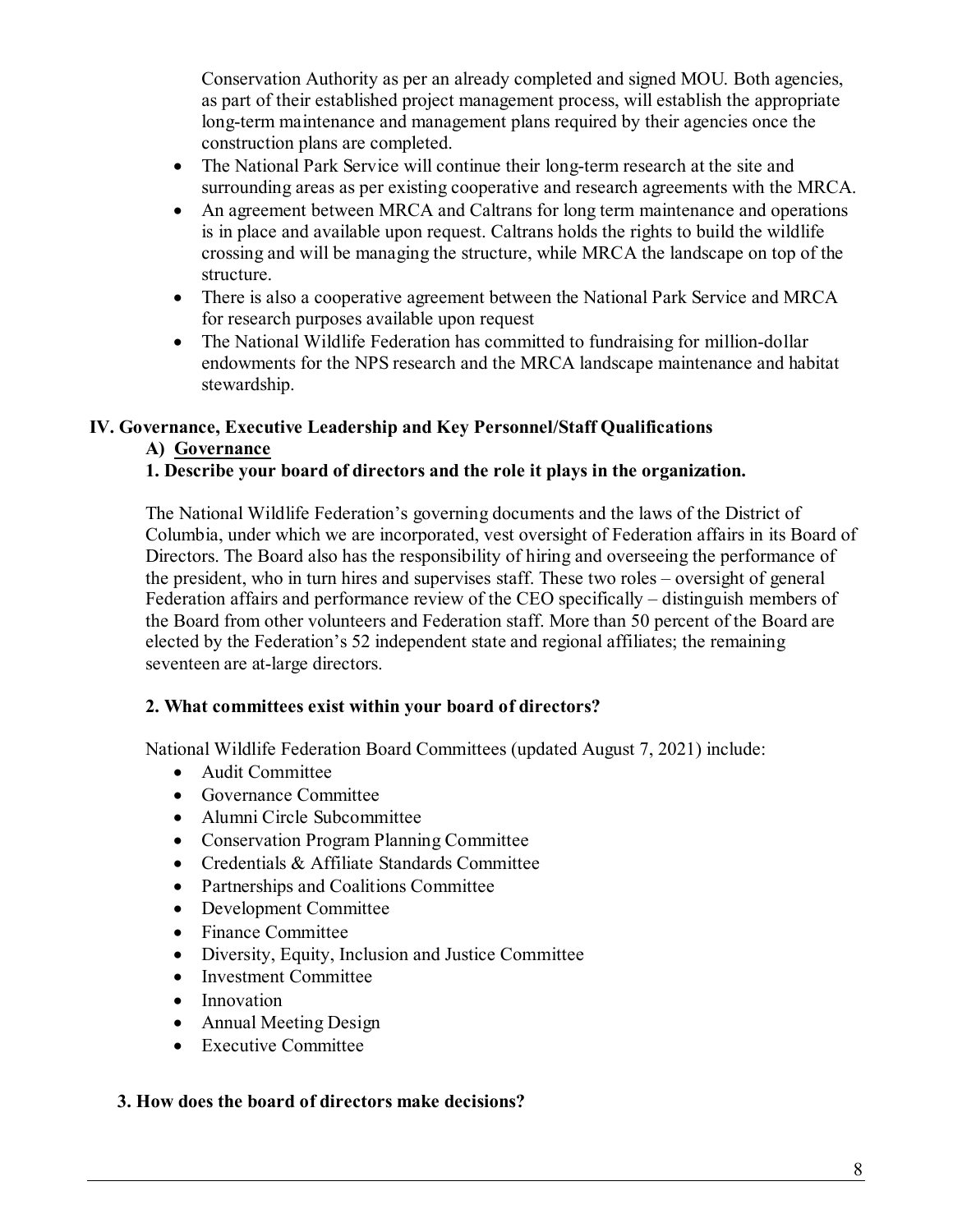Decisions made by the board are voted on at the board meetings. Occasionally there might be an urgent issue that the board is asked to vote on via email which requires unanimous approval.

#### **B) Management**

#### 1. **Describe the qualifications of key personnel/staff responsible for the project.**

Liberty Wildlife Crossing Executive Team

**Beth Pratt:** Beth is the California Regional Executive Director, and the leader of the #SaveLACougars campaign. Pratt possesses over thirty years of experience in environmental leadership roles and has worked in two of the country's largest national parks: Yosemite and Yellowstone. She graduated from the University of Massachusetts at Boston with bachelor's degrees in management and biological anthropology, and a minor in marketing. She also obtained a Master's of Business Administration from Regis University in Denver, and earned the U.S. Green Building Council's LEED AP credential.

**David Szymanski:** David serves as the Superintendent for the Santa Monica Mountains Recreation Area, an urban national park encompassing 154,000 acres of mountains and coastline in Ventura and Los Angeles counties. About 35 million visitors a year use the network of local, state and federal parks interwoven with private lands and communities. superintendent for the Santa Monica Mountains National Recreation Area. Szymanski has worked with parks throughout the country as well as in Madagascar and studied engineering at University of Michigan.

**Robert Rock**: Robert is a landscape architect currently practicing as a Principal at Living Habitats, a landscape architecture and design firm based in Chicago. His work has focused on the artful integration of infrastructure within the landscape fabric. Robert previously practiced at Michael Van Valkenburgh Associates for fifteen years, where he co-led the winning entry in the 2010 ARC International Wildlife Crossing Infrastructure Design Competition. For the wildlife crossing project, Robert leads a world-renowned design team that collaborates with Caltrans and coordinates with a broad team of wildlife crossing experts in the planning and design development of the wildlife crossing.

**Sheik Moinuddin:** Functioning as Caltrans Program and Project Manager, Sheik manages the project to make sure it is built within scope, time and budget. Currently pursuing Ph.D. in Environmental Engineering at UCLA, Sheik possesses an M.S. in Environmental Engineering, from Cal State Long Beach, and a B.S. in Civil Engineering from the University of Louisiana, Lafayette. Sheik has over 27 years of experience working for Caltrans. He started his career as a Design Engineer, and later worked in Operations and Construction. Now working as a project Engineer, he currently manages a large-scale projects like the Union Station (Link US), a \$2.7 billion project, and several projects involving bridges.

**Rorie Skei:** Rorie serves as Chief Deputy Director of the Santa Monica Mountains Conservancy, and oversees acquisition, park development, and watershed planning staff; partnerships with local, state, and federal governments; and resource protection of the 75,000 acres of parkland that have been preserved for the public to date. She also serves ex officio as the Chief Deputy Executive Officer of the Mountains Recreation and Conservation Authority (MRCA), a joint powers agency; and is Deputy Executive Officer for seven other joint powers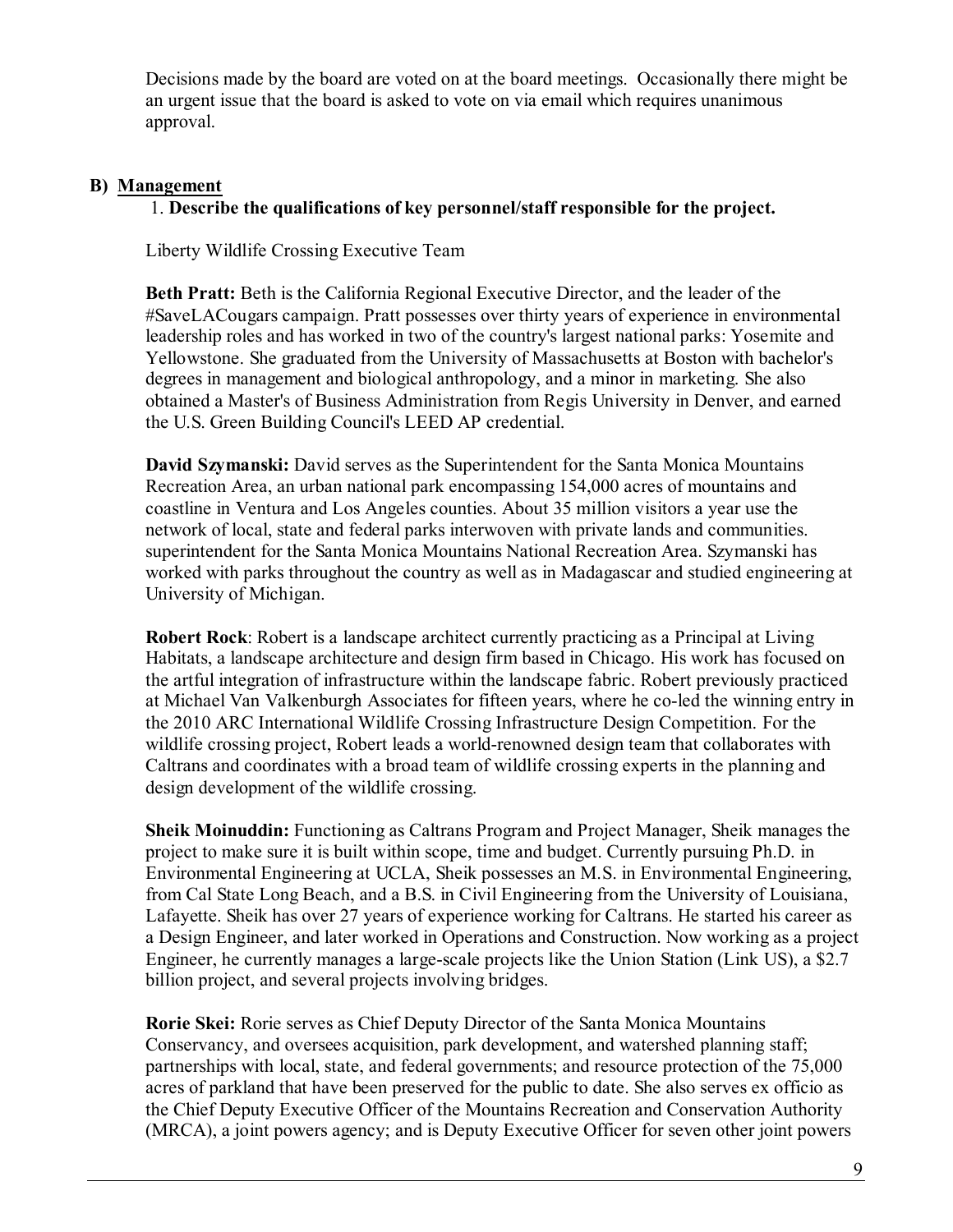authorities in which the Conservancy is a member. She is a sworn park ranger with MRCA. Since 1981, she has been the appointed public member and is the current chairperson of the Conejo Open Space Conservation Agency, a joint powers agency between the City of Thousand Oaks and the Conejo Recreation and Park District.

**Barbara Marquez:** As the Deputy District Director for sustainability, Barbara provides executive support for project sustainability elements. Barbara holds a B.S. in Biology from the University of Illinois Urbana-Champaign, and an M.S. in Urban & Regional Planning from Cal Poly Pomona. Barbara has extensive experience in project sustainability having worked in this area for Caltrans District  $7 \& 12$  for over eight years. She has specific experience with wildlife corridors ensuring environmental document and biological permitting compliance. Barbara has presented and co-authored articles on wildlife connectivity related to impacts from Caltrans freeways.

 2. **What is the CEO/Executive Director's salary?** The President and CEO of the National Wildlife Federation's salary is \$305,703.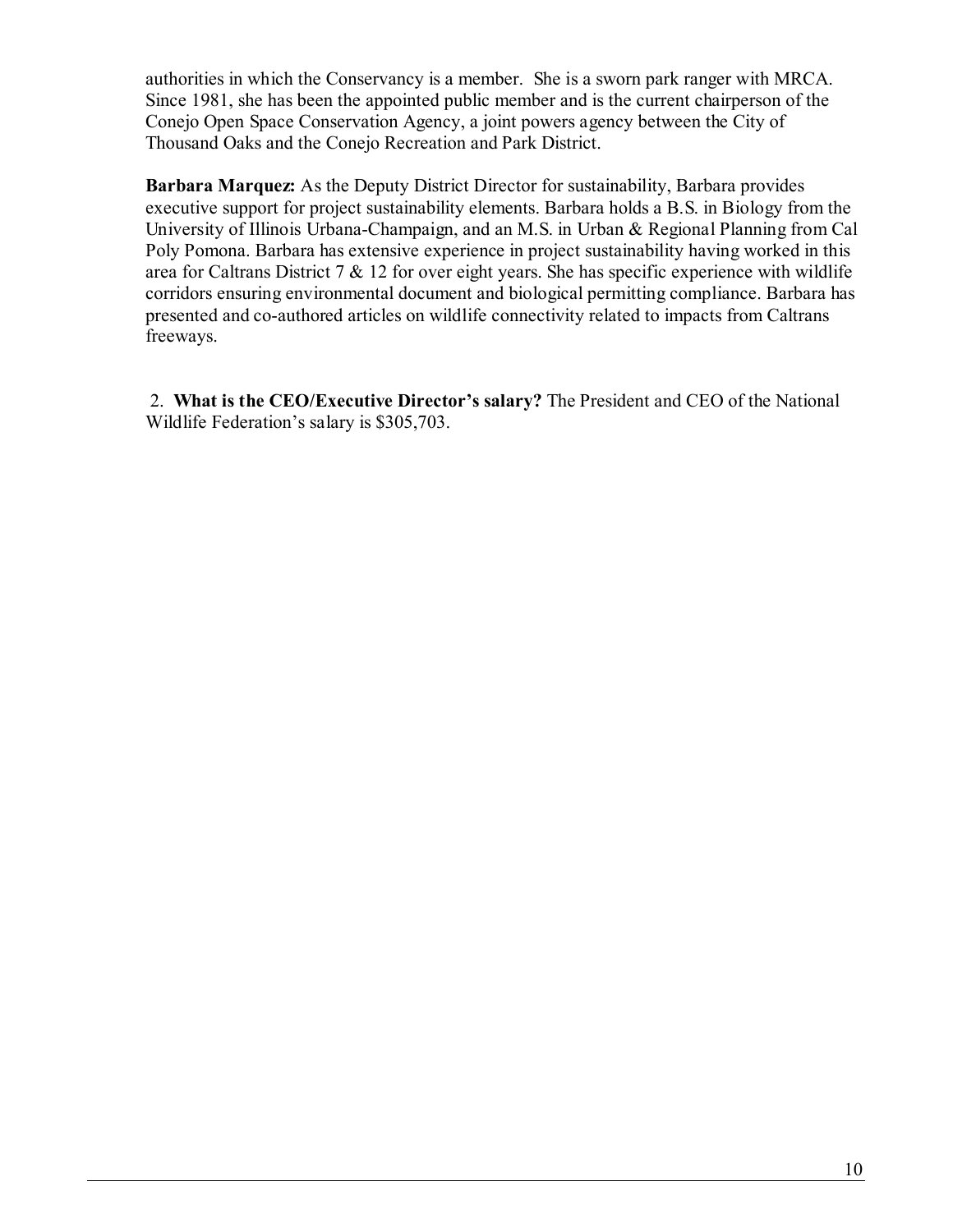#### **V. Project Budget and Narrative (Do not delete these instructions on your completed form and use this form).**

 A) **Budget Table**: Provide a detailed line-item budget for your **entire** program by completing the table below. Note that if funded, this is the budget that you will have to refer to in the Evaluation (Final) Report.

 **A breakdown of specific line item requests and attendant costs should include:**

- 1) Line item requests for materials, supplies, equipment and others:
	- a. Identify and list the type of materials, supplies, equipment, etc.
	- **b. Specify the unit cost, number of units, and total cost**
	- c. Use a formula/equation as applicable. (i.e. 40 books  $\omega$  \$100 each = \$4000)
- 2) Line item requests for staff compensation, benefits: **Do not use FTE percentages**.
	- a. Identify the position; for each position request, **specify the hourly rate and the number of hours** (i.e.  $$20/hr \times 20 hours/week \times 20 weeks = $8,000)$ )
	- b. For benefits, provide the formula and calculation (i.e.  $$8,000 \times 25\% = $2,000$ )
- 3) Line items on Salaries/Personnel included in budget (contribution or in-kind) but NOT requested from the Gimbel Foundation must be broken down per number 2) above: Provide rate of pay per hour and number of hours.
- 4) The Gimbel Foundation **does not fund indirect costs.**

| <b>Line Item</b><br><b>Request</b>                                      | <b>Line Item</b><br><b>Explanation</b>                                                                                        | <b>Support</b><br>From | <b>Support</b><br>From  | <b>Requested</b><br><b>Amount</b> | <b>Line Item</b><br><b>Total of</b> |
|-------------------------------------------------------------------------|-------------------------------------------------------------------------------------------------------------------------------|------------------------|-------------------------|-----------------------------------|-------------------------------------|
|                                                                         |                                                                                                                               | Your<br>Agency         | Other<br><b>Funders</b> | From<br><b>Gimbel</b>             | Project                             |
| Phase1: Caltrans<br>Feasibility<br>Study/Project<br><b>Study Report</b> | Funded &<br>Completed in 2015.<br>Funded by grant<br>from MRCA/Santa<br><b>Monica Mountains</b><br>Conservancy                |                        | \$250,000               | \$0                               | \$250,000                           |
| Phase 2: Caltrans<br>Environmental<br>Assessment                        | Funded &<br>Completed in 2018.<br>Grant from<br>California State<br><b>Coastal Conservancy</b>                                |                        | \$1,200,000             | \$0                               | \$1,200,000                         |
| Phase 3: Caltrans<br>Final Design &<br>Engineering                      | Funded and in<br>process. Blueprints<br>and bid solicitation<br>to be released in<br>December 2021                            |                        | \$8,750,000             | \$0                               | \$8,750,000                         |
| Phase 4: Caltrans<br>Construction                                       | Final construction<br>costs will be<br>released with the<br>completion of phase<br>3. In working with<br>Caltrans on this, we |                        | \$63,000,000            | \$2,000,000                       | \$65,000,000                        |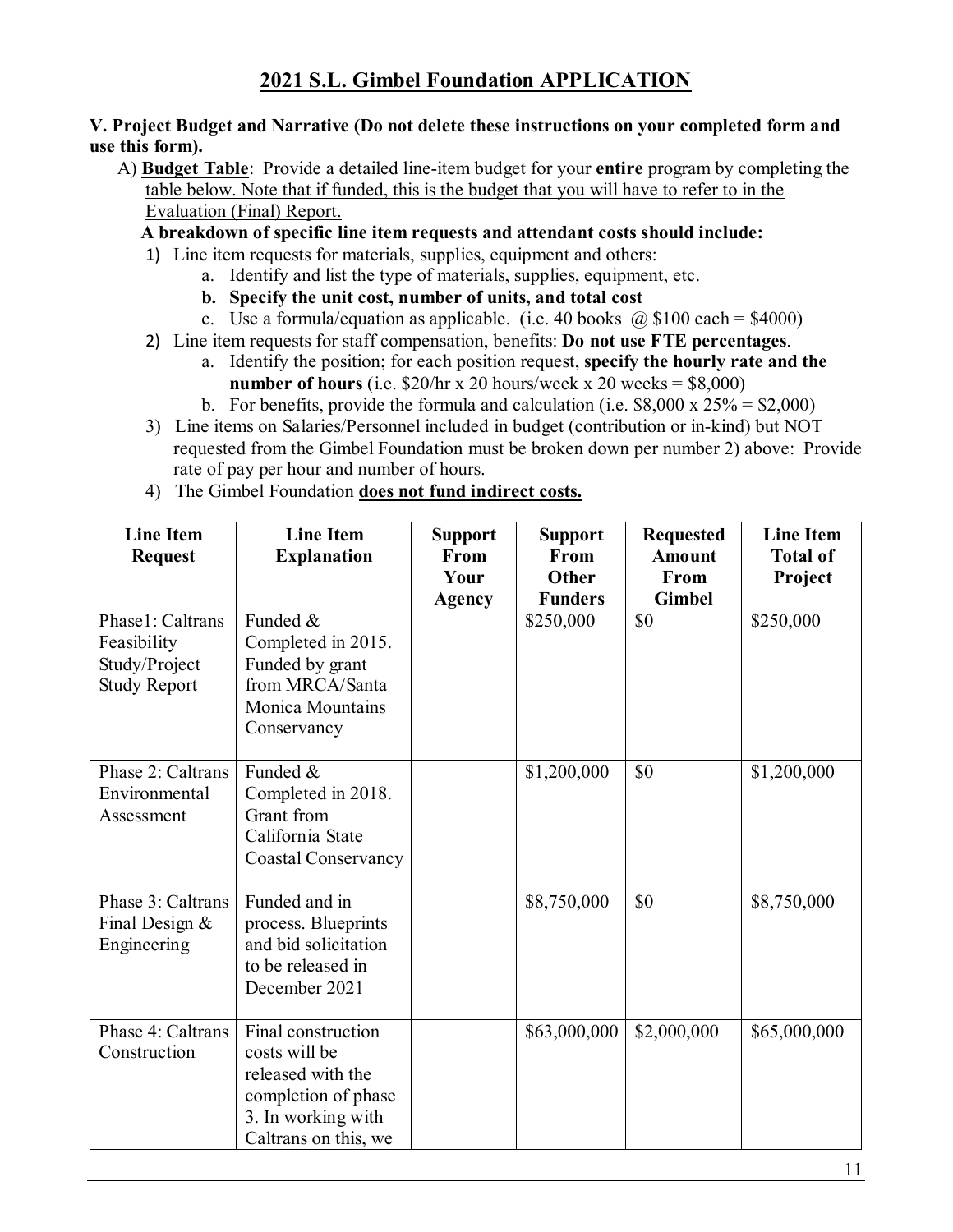|                | estimate at this time<br>construction costs<br>will be \$65 million.                                                                                                                          |                     |              |             |              |
|----------------|-----------------------------------------------------------------------------------------------------------------------------------------------------------------------------------------------|---------------------|--------------|-------------|--------------|
|                | Please note all funds in "Support from Other Funders" for the project have been secured by the<br>National Wildlife Federation's #SaveLACougars campaign. The budget includes direct Caltrans | project costs only. |              |             |              |
| <b>TOTALS:</b> |                                                                                                                                                                                               |                     | \$73,200,000 | \$2,000,000 | \$75,200,000 |

 **B**) **Narrative:** The budget narrative is the justification of "how" and/or "why" a line item helps to meet the program deliverables. Provide a description for each line item. Each line item must have a narrative. Explain how the line item relates to the program. If you are requesting funds to pay for staff, list the specific duties of each position. See attached SAMPLE Program Budget and Budget Narrative

The four Caltrans project phases of wildlife crossing at Liberty Canyon are as follows:

**Phase 1:** The Project Study Report provides an assessment of the feasibility of the project, and outlines alternatives to consider based on the project goal. This phase was completed in May 2015 and funded by a \$250,000 grant from the Mountains Recreation Conservation Authority.

**Phase 2:** Project Approval and Environmental Document (PA/ED) was completed in April 2018 and the \$1.2 million cost was funded by the California State Coastal Conservancy. Results from this phase include the selection of a Preferred Design Alternative and a Negative Declaration/Finding of No Significant Impact (ND/FONSI). Caltrans findings from the PA/ED phase underwent public review.

**Phase 3:** The projected just completed for stage 1 of the Plans, Specifications and Estimates Phase (PS&E), the final design and engineering for the project, which produces the final blueprints. Cost of \$8.7 million was funded by numerous donors. The project is now ready to go out to bid.

**Phase 4:** Construction is anticipated to begin in February/March of 2022. Once the bid is finalized, we will provide the funder with a detailed breakdown of all costs including staffing, materials, supplies and construction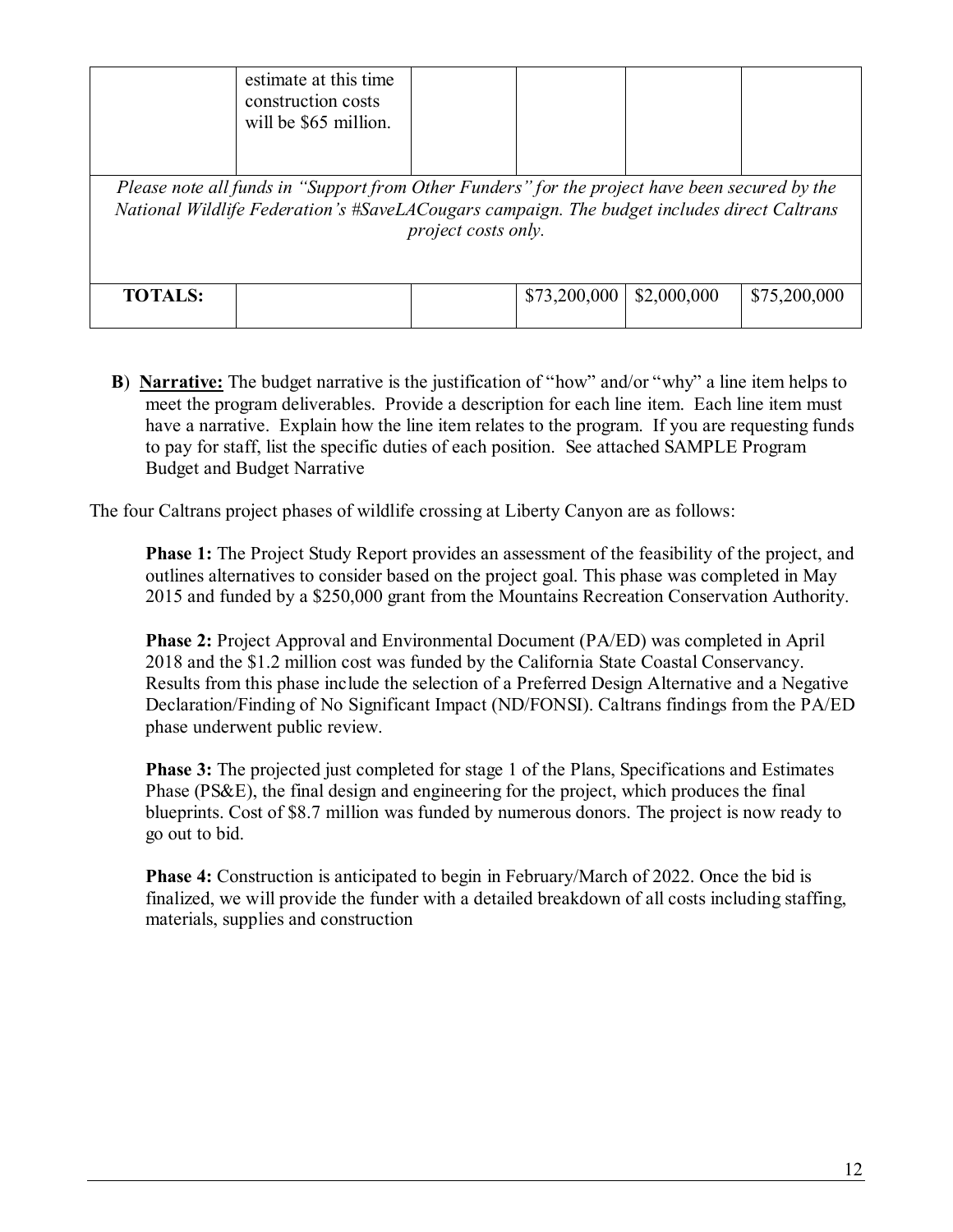**VI. Sources of Funding:** Please list your current sources of funding and amounts.

#### *Secured/Awarded*

| <b>Name of Funder: Foundation, Corporation, Government</b>            | Amount       |
|-----------------------------------------------------------------------|--------------|
| Wallis Annenberg $\&$ the Annenberg Foundation                        | \$25,000,000 |
| California Wildlife Conservation Board                                | \$25,000,000 |
| State of California AB128                                             | \$7,000,000  |
| Santa Monica Mountains Conservancy                                    | \$3,000,000  |
| California State Coastal Conservancy                                  | \$2,200,000  |
| Other gifts from multiple individuals, foundations, and organizations | \$6,800,000  |

# *Pending*

| <b>Name of Funder: Foundation, Corporation, Government</b>  | Amount      | <b>Decision Date</b> |
|-------------------------------------------------------------|-------------|----------------------|
| Congressman Lieu appropriations request to the House        | $$3-5$      | Dec 2021/Jan 2022    |
| <b>Transportation and Infrastructure Committee</b>          | million     |                      |
|                                                             |             |                      |
| Corporate gift in process                                   | \$1 million | Dec 2021             |
| Other pending requests for gifts from multiple individuals, | \$3 million | Dec 2021             |
| foundations, and organizations                              |             |                      |
|                                                             |             |                      |

**Diversity of Funding Sources:** A financially healthy organization should have a diverse mix of funding sources. Complete those categories that apply to your organization using figures from your most recent fiscal year.

| <b>Funding Source</b>           | Amount       | % of Total<br>Revenue | <b>Funding</b><br><b>Source</b> | Amount       | % of Total<br>Revenue |
|---------------------------------|--------------|-----------------------|---------------------------------|--------------|-----------------------|
| <b>Individual Contributions</b> | \$40,209,000 | 43.43%                | Other                           | \$10,709,000 | 11.57%                |
| Publications                    | \$14,001,000 | 15.12%                | Royalties                       | \$899,000    | $0.97\%$              |
| Corp/Foundation Grants          | \$11,669,000 | 14.99%                | Investment<br>Income            | \$2,305,000  | 2.49%                 |
| <b>Government Grants</b>        | \$1,720,000  | 1.86%                 | Education<br>Materials          | \$8,858,000  | 9.57%                 |

**Notes:**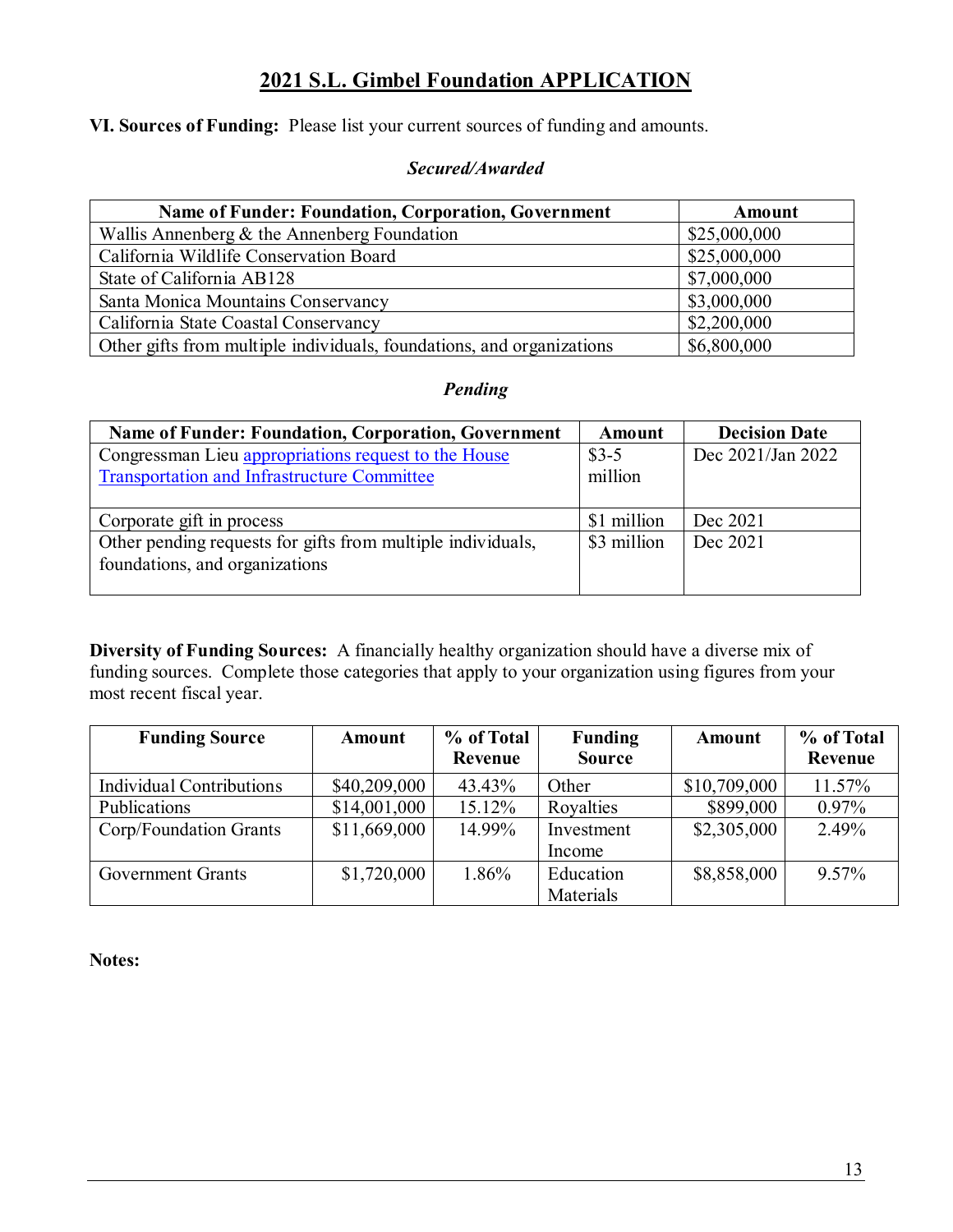### **VII. Financial Analysis**

# **Agency Name:** National Wildlife Federation

**Most Current Fiscal Year (Dates): From**09/01/2020 **To:** 08/31/2021

This section presents an overview of an applicant organization's financial health and will be reviewed along with the grant proposal. Provide all the information requested on your **entire organization.**  Include any notes that may explain any extraordinary circumstances. Information should be taken from your most recent 990 and audit. **Double check your figures**!

# **Form 990, Part IX: Statement of Functional Expenses**

#### **1) Transfer the totals for each of the columns, Line 25- Total functional expenses (page 10)**

| A                     | B               |                  |                      |
|-----------------------|-----------------|------------------|----------------------|
| <b>Total Expenses</b> | Program service | Management &     | Fundraising expenses |
|                       | expenses        | general expenses |                      |
| \$91,150,244          | \$76,691,102    | \$5,649,957      | \$8,809,185          |

# **2) Calculate the percentages of Columns B, C, and D, over A (per totals above)**

- Program services  $(B)$  A general rule is that at least 75% of total expenses should be used to support programs
- Management & general administration  $(C) A$  general rule is that no more than 15% of total expenses should be used for management & general expenses
- Fundraising  $(D) A$  general rule is that no more than 10% of total expenses should be used for fundraising
- •

|          | (A)                   |                       |                                           | (D                   |  |
|----------|-----------------------|-----------------------|-------------------------------------------|----------------------|--|
|          | <b>Total Expenses</b> | Program service       | Management $&$                            | Fundraising expenses |  |
| expenses |                       | general expenses      |                                           |                      |  |
|          |                       | Columns $B / A x 100$ | Columns C / A x 100   Columns D / A x 100 |                      |  |
|          | Must equal $100\%$    | 84.14%                | $6.20\%$                                  | 9.66%                |  |

#### **3) Calculate the difference between your CURRENT year budget for management & general expenses and your previous management & general expenses per your 990 (Column C)**

| Percentage of Organization's<br><b>Current</b> Total Budget used for<br>Administration | Column C, Management & general<br>expenses per 990 above | <b>Differential</b> |
|----------------------------------------------------------------------------------------|----------------------------------------------------------|---------------------|
| 5.91%                                                                                  | 6.20%                                                    | $-0.29\%$           |

If the differential is above (**+**) or below (**-**) **10%**, provide an explanation: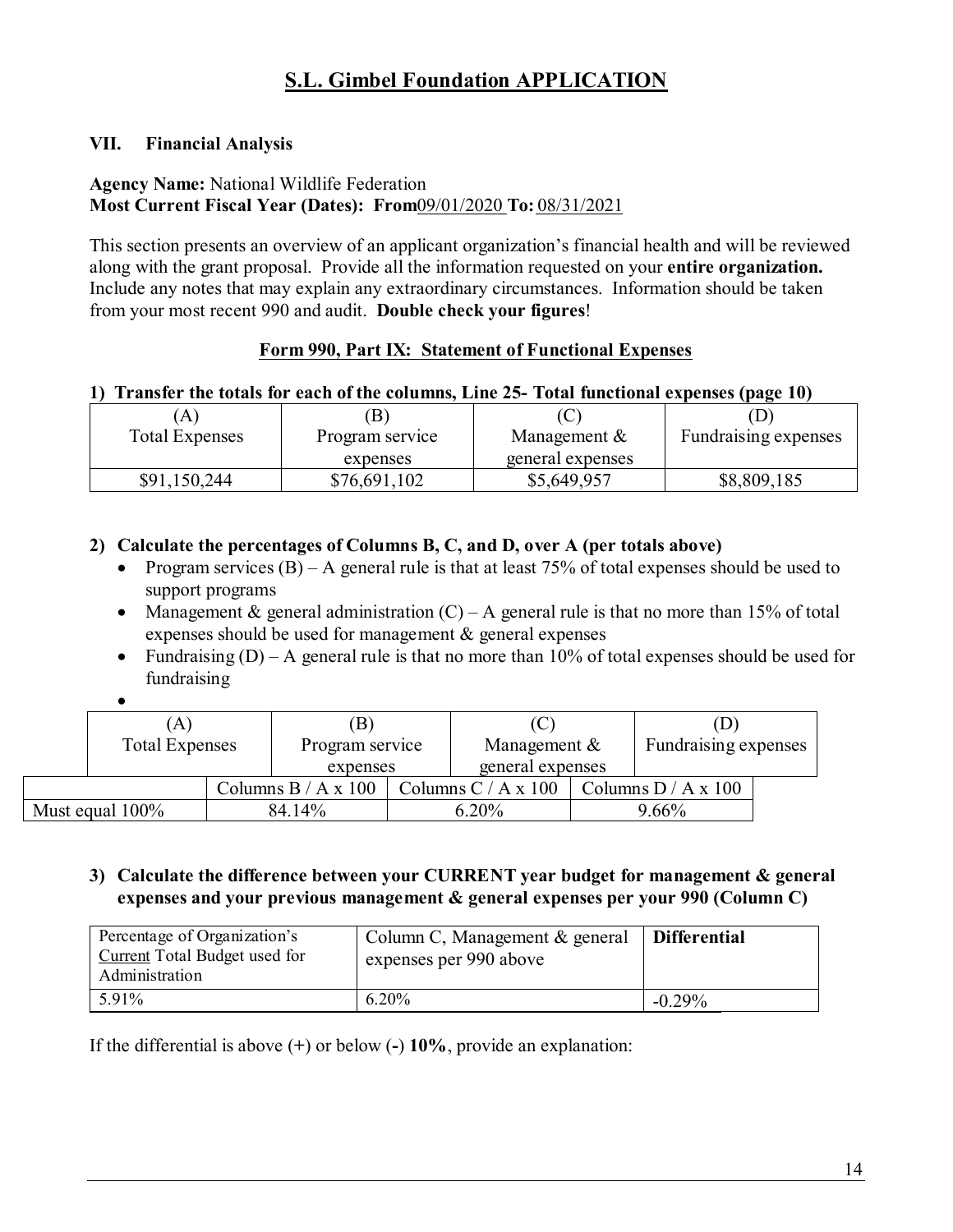**Quick Ratio**: Measures the level of liquidity and measures only current assets that can be quickly turned to cash. A generally standard Quick Ratio equals 1 or more.

| $\mathbb C$ ash       | + Accounts Receivables   /Current Liabilities |              | $=$ Quick Ratio |
|-----------------------|-----------------------------------------------|--------------|-----------------|
| $\frac{$2,800,000}{}$ | \$14,286,000                                  | \$16,385,000 | .04             |

#### **Excess or Deficit for the Year:**

| <b>Excess or (Deficit)</b>  | <b>Excess or (Deficit)</b>   |  |  |
|-----------------------------|------------------------------|--|--|
| Most recent fiscal year end | <b>Prior fiscal year end</b> |  |  |
| $-$ \$8,681,302             | \$4,628,893                  |  |  |

**Notes:**

# **VIII. EMAIL TWO PDF files to [Gimbel@iegives.org](mailto:Gimbel@iegives.org)**

A. One PDF file of the following, #1 to #5 B. Second PDF file of the following, #6 & #7

| #1 | Completed Grant Application Form (cover<br>sheet, narrative), budget page and budget<br>narrative (see sample) and sources of<br>funding, financial analysis page | #6 | A copy of your most recent year-end<br>financial statements (audited if available) |
|----|-------------------------------------------------------------------------------------------------------------------------------------------------------------------|----|------------------------------------------------------------------------------------|
| #2 | Your current operating budget and the                                                                                                                             | #7 | A copy of your most recent 990. Please                                             |
|    | previous year's actual expenses (see sample                                                                                                                       |    | make sure that the Form 990 you submit                                             |
|    | <b>Budget Comparison</b> )                                                                                                                                        |    | is no more than two (2) years old.                                                 |
| #3 | Part IX only of the 990 form, Statement of                                                                                                                        |    |                                                                                    |
|    | Functional Expenses (one page). Please                                                                                                                            |    |                                                                                    |
|    | make sure that the Form 990 you submit                                                                                                                            |    |                                                                                    |
|    | is no more than two (2) years old.                                                                                                                                |    |                                                                                    |
| #4 | For past grantees, a copy of your most recent                                                                                                                     |    |                                                                                    |
|    | final report.                                                                                                                                                     |    |                                                                                    |
| #5 | A copy of your current $501(c)(3)$ letter from                                                                                                                    |    |                                                                                    |
|    | the IRS                                                                                                                                                           |    |                                                                                    |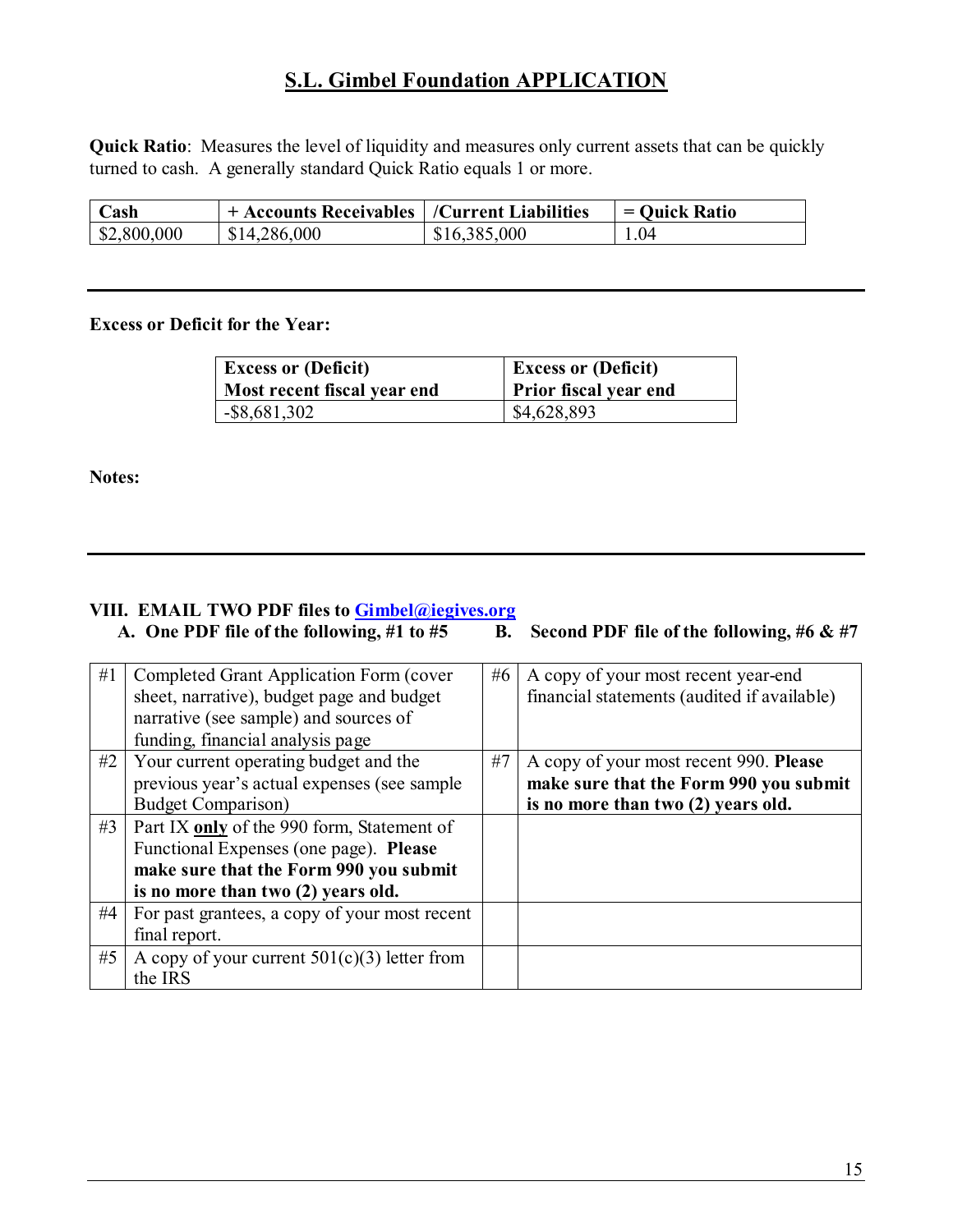# **National Wildlife Federation Budget Comparison**

|                                             | <b>Actuals Most</b> | <b>Budget Projections</b> |                   |
|---------------------------------------------|---------------------|---------------------------|-------------------|
|                                             | Recently            | <b>Current Year</b>       | Variance          |
|                                             | Completed Year      |                           |                   |
| <b>Income</b>                               | 2021                | 2022                      |                   |
| <b>Individual Contributions</b>             | 44,791,628.00       | 42,662,000.00             | 2,129,628.00      |
| Corporate Contributions                     | 3,788,315.00        | 2,085,000.00              | 1,703,315.00      |
| <b>Foundation Grants</b>                    | 25,878,845.00       | 30,148,000.00             | (4,269,155.00)    |
| <b>Government Contributions</b>             | 3,323,951.00        | 7,994,000.00              | (4,670,049.00)    |
| Other Earned Income                         | 36,167,630.00       | 57,544,000.00             | (21, 376, 370.00) |
| Other Unearned Income                       |                     |                           |                   |
| Interest & Dividend Income                  | 25,524,015.00       | 1,584,000.00              | 23,940,015.00     |
| <b>Total Income</b>                         | 139,474,384.00      | 142,017,000.00            | (2,542,616.00)    |
| <b>Expenditures</b>                         |                     |                           |                   |
| <b>Personnel</b>                            |                     |                           |                   |
| <b>Salary CEO/Executive Director</b>        |                     |                           |                   |
| Staff Salary (total)                        | 38,085,104.00       | 45,740,000.00             | (7,654,896.00)    |
| Payroll Taxes                               |                     |                           |                   |
| Insurance - Workers' Comp                   |                     |                           |                   |
| Insurance - Health                          |                     |                           |                   |
| Payroll Services                            |                     |                           |                   |
| Retirement                                  |                     |                           |                   |
| <b>Total Personnel</b>                      | 38,085,104.00       | 45,740,000.00             | (7,654,896.00)    |
| <b>General Program/Administrative</b>       |                     |                           |                   |
| <b>Bank/Investment Fee</b>                  |                     |                           |                   |
| Publications                                |                     |                           |                   |
| Conferences & Meetings                      | 535,825.00          | 3,433,000.00              | (2,897,175.00)    |
| Mileage                                     |                     |                           |                   |
| Audit & Accounting                          |                     |                           |                   |
| <b>Program Consultants</b>                  | 20,550,813.00       | 17,160,000.00             | 3,390,813.00      |
| <b>Insurance Expense</b>                    | 828,293.00          | 842,000.00                | (13,707.00)       |
| Telephone Expense - Land Lines              | 631,247.00          | 682,000.00                | (50,753.00)       |
| DSL & Internet                              |                     |                           |                   |
| Website                                     |                     |                           |                   |
| Office Supplies                             |                     |                           |                   |
| Postage & Delivery                          | 11,923,111.00       | 16,055,000.00             | (4, 131, 889.00)  |
| Printing & Copying                          | 9,458,980.00        | 10,588,000.00             | (1,129,020.00)    |
| Miscellaneous                               | 19,142,672.00       | 47,293,000.00             | (28, 150, 328.00) |
| <b>Total General Program/Administrative</b> | 63,070,941.00       | 96,053,000.00             | (32,982,059.00)   |
| <b>Total Expenditures</b>                   | 101,156,045.00      | 141,793,000.00            | (40,636,955.00)   |
| <b>Revenue Less Expense</b>                 | 38,318,339.00       | 224,000.00                | 38,094,339.00     |
|                                             |                     |                           |                   |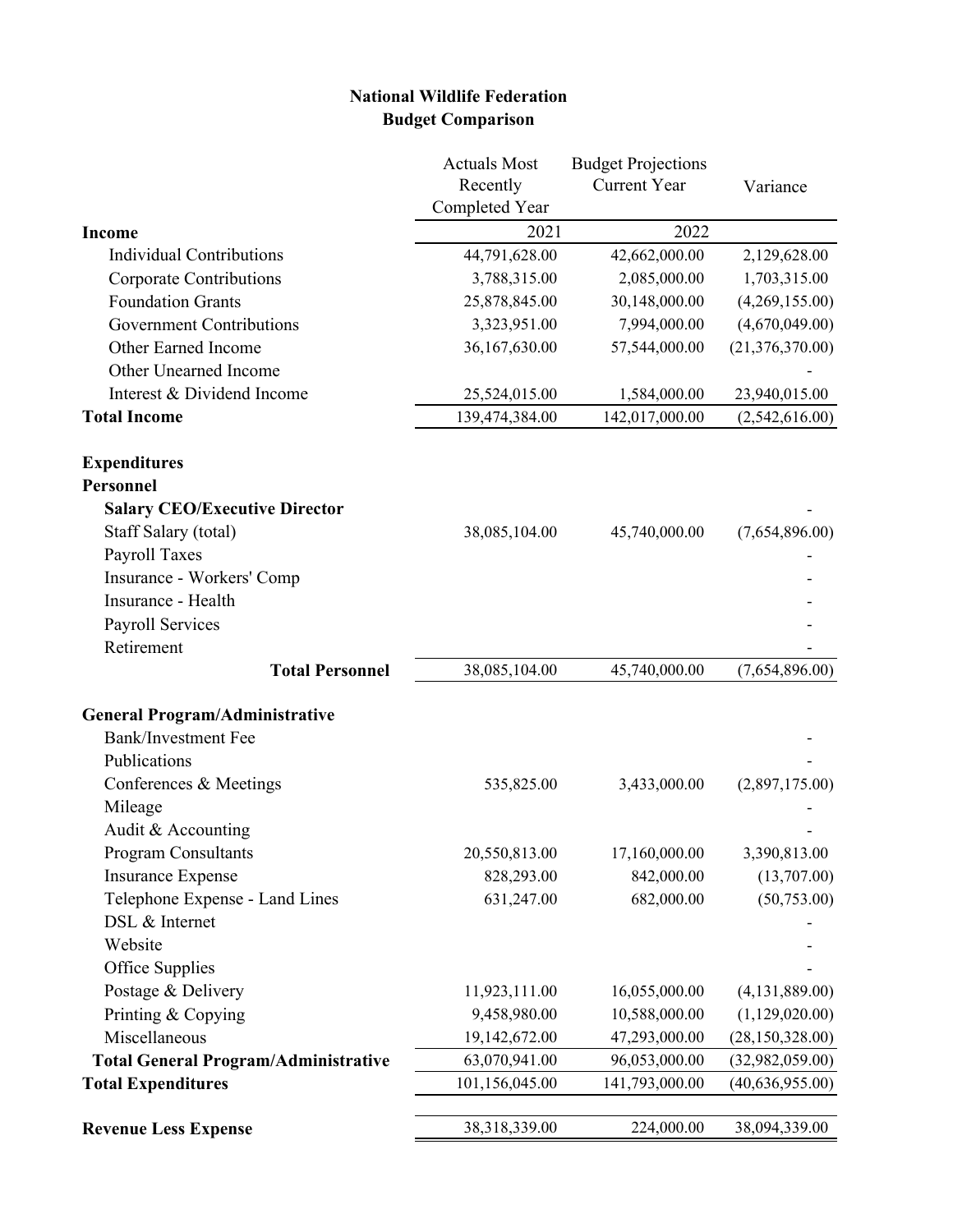Form 990 (2019) **NATIONAL WILD**<br>**Part IX | Statement of Functional Expenses** NATIONAL WILDLIFE FEDERATION

| Section 501(c)(3) and 501(c)(4) organizations must complete all columns. All other organizations must complete column (A). |  |  |
|----------------------------------------------------------------------------------------------------------------------------|--|--|
|                                                                                                                            |  |  |

| $\overline{\mathbf{X}}$<br>Check if Schedule O contains a response or note to any line in this Part IX |                                                                                                          |                         |                                                 |                                           |                                |
|--------------------------------------------------------------------------------------------------------|----------------------------------------------------------------------------------------------------------|-------------------------|-------------------------------------------------|-------------------------------------------|--------------------------------|
| Do not include amounts reported on lines 6b,<br>7b, 8b, 9b, and 10b of Part VIII.                      |                                                                                                          | (A)<br>Total expenses   | $\overline{(B)}$<br>Program service<br>expenses | (C)<br>Management and<br>general expenses | (D)<br>Fundraising<br>expenses |
| 1.                                                                                                     | Grants and other assistance to domestic organizations                                                    |                         |                                                 |                                           |                                |
|                                                                                                        | and domestic governments. See Part IV, line 21                                                           | 4,831,990.              | 4,831,990.                                      |                                           |                                |
| $\mathbf{2}$                                                                                           | Grants and other assistance to domestic                                                                  |                         |                                                 |                                           |                                |
|                                                                                                        | individuals. See Part IV, line 22                                                                        | 356,362.                | 356,362.                                        |                                           |                                |
| 3                                                                                                      | Grants and other assistance to foreign                                                                   |                         |                                                 |                                           |                                |
|                                                                                                        | organizations, foreign governments, and foreign                                                          |                         |                                                 |                                           |                                |
|                                                                                                        | individuals. See Part IV, lines 15 and 16                                                                | 490,971.                | 490,971.                                        |                                           |                                |
| 4                                                                                                      | Benefits paid to or for members                                                                          |                         |                                                 |                                           |                                |
| 5                                                                                                      | Compensation of current officers, directors,                                                             |                         |                                                 |                                           |                                |
|                                                                                                        |                                                                                                          | 2,303,282.              | 1, 123, 279.                                    | 876,505.                                  | 303,498.                       |
| 6                                                                                                      | Compensation not included above to disqualified                                                          |                         |                                                 |                                           |                                |
|                                                                                                        | persons (as defined under section 4958(f)(1)) and                                                        |                         |                                                 |                                           |                                |
|                                                                                                        | persons described in section 4958(c)(3)(B)                                                               |                         |                                                 |                                           |                                |
| 7                                                                                                      |                                                                                                          | 26,400,008.             | 23,413,108.                                     | 1,925,753.                                | 1,061,147.                     |
| 8                                                                                                      | Pension plan accruals and contributions (include                                                         |                         |                                                 |                                           |                                |
|                                                                                                        | section 401(k) and 403(b) employer contributions)                                                        | 4,058,675.              | 3,526,213.                                      | 344, 200.                                 | 188,262.                       |
| 9                                                                                                      |                                                                                                          | 2,860,115.              | 2,508,266.                                      | 219,829.                                  | 132,020.                       |
| 10                                                                                                     |                                                                                                          | 2, 208, 237.            | 1,895,109.                                      | 208,678.                                  | 104, 450.                      |
| 11                                                                                                     | Fees for services (nonemployees):                                                                        |                         |                                                 |                                           |                                |
| a                                                                                                      |                                                                                                          |                         |                                                 |                                           |                                |
| b                                                                                                      |                                                                                                          | 185,416.                | 164, 268.                                       | 6,785.                                    | 14,363.                        |
| c                                                                                                      |                                                                                                          | 142, 177.               | 126,709.                                        | 4,862.                                    | 10,606.                        |
| d                                                                                                      |                                                                                                          | 470,859.                | 470,859.                                        |                                           |                                |
| e                                                                                                      | Professional fundraising services. See Part IV, line 17                                                  | 450,807.                |                                                 |                                           | 450,807.                       |
| f                                                                                                      | Investment management fees                                                                               | 312,990.                | 261,910.                                        | 18,466.                                   | 32,614.                        |
| $\mathbf{q}$                                                                                           | Other. (If line 11g amount exceeds 10% of line 25,                                                       |                         |                                                 |                                           |                                |
|                                                                                                        | column (A) amount, list line 11g expenses on Sch O.)                                                     | 13,868,231.<br>937,341. | 12,516,753.<br>784, 367.                        | 470,884.<br>55,303.                       | 880,594.<br>97,671.            |
| 12 <sup>°</sup>                                                                                        |                                                                                                          | 13,979,486.             | 10,384,326.                                     | 715, 287.                                 | 2,879,873.                     |
| 13                                                                                                     |                                                                                                          | 2,447,562.              | 2,048,120.                                      | 144,406.                                  | 255,036.                       |
| 14                                                                                                     |                                                                                                          | 544, 382.               | 390, 268.                                       | 22,047.                                   | $\overline{132,067}$ .         |
| 15                                                                                                     |                                                                                                          | 402,573.                | 322, 220.                                       | 69,807.                                   | 10,546.                        |
| 16                                                                                                     |                                                                                                          | 1, 272, 777.            | 1,170,768.                                      | 59,661.                                   | 42,348.                        |
| 17<br>18                                                                                               | Travel<br>Payments of travel or entertainment expenses                                                   |                         |                                                 |                                           |                                |
|                                                                                                        | for any federal, state, or local public officials                                                        |                         |                                                 |                                           |                                |
| 19                                                                                                     | Conferences, conventions, and meetings                                                                   | 1,048,081.              | 903,041.                                        | 52,435.                                   | 92,605.                        |
| 20                                                                                                     | Interest                                                                                                 | 435,877.                | 364,742.                                        | 25,717.                                   | 45, 418.                       |
| 21                                                                                                     |                                                                                                          |                         |                                                 |                                           |                                |
| 22                                                                                                     | Depreciation, depletion, and amortization                                                                | 1,697,867.              | 1,358,973.                                      | 294,410.                                  | 44,484.                        |
| 23                                                                                                     | Insurance                                                                                                | 301,977.                | 252,694.                                        | 17,817.                                   | 31,466.                        |
| 24                                                                                                     | Other expenses. Itemize expenses not covered                                                             |                         |                                                 |                                           |                                |
|                                                                                                        | above (List miscellaneous expenses on line 24e. If<br>line 24e amount exceeds 10% of line 25, column (A) |                         |                                                 |                                           |                                |
|                                                                                                        | amount, list line 24e expenses on Schedule O.)                                                           |                         |                                                 |                                           |                                |
| a                                                                                                      | MAJOR PROGRAM MATERIALS                                                                                  | 6,711,589.              | 5, 161, 337.                                    |                                           | 1,550,252.                     |
| b                                                                                                      | LIST RENTAL SERVICES                                                                                     | 1,190,366.              | 853, 373.                                       | 48, 210.                                  | 288, 783.                      |
| C                                                                                                      | OTHER EXPENSES                                                                                           | 774,115.                | 646,312.                                        | 50,386.                                   | 77,417.                        |
| d                                                                                                      | <b>TEXT/EDITORIAL</b>                                                                                    | 326,866.                | 261,052.                                        | 12, 272.                                  | 53, 542.                       |
|                                                                                                        | e All other expenses                                                                                     | 139,265.                | 103, 712.                                       | 6, 237.                                   | 29,316.                        |
| 25                                                                                                     | Total functional expenses. Add lines 1 through 24e                                                       | 91,150,244.             | 76,691,102.                                     | 5,649,957.                                | 8,809,185.                     |
| 26                                                                                                     | Joint costs. Complete this line only if the organization                                                 |                         |                                                 |                                           |                                |
|                                                                                                        | reported in column (B) joint costs from a combined                                                       |                         |                                                 |                                           |                                |
|                                                                                                        | educational campaign and fundraising solicitation.                                                       | 15, 573, 294.           | 6,935,125.                                      | 1, 169, 505.                              | 7,468,664.                     |
|                                                                                                        | Check here $\blacktriangleright \boxed{\textbf{X}}$ if following SOP 98-2 (ASC 958-720)                  |                         |                                                 |                                           | Form 990 (2019)                |
|                                                                                                        | 932010 01-20-20                                                                                          |                         |                                                 |                                           |                                |

932010 01-20-20

 $\overline{1}$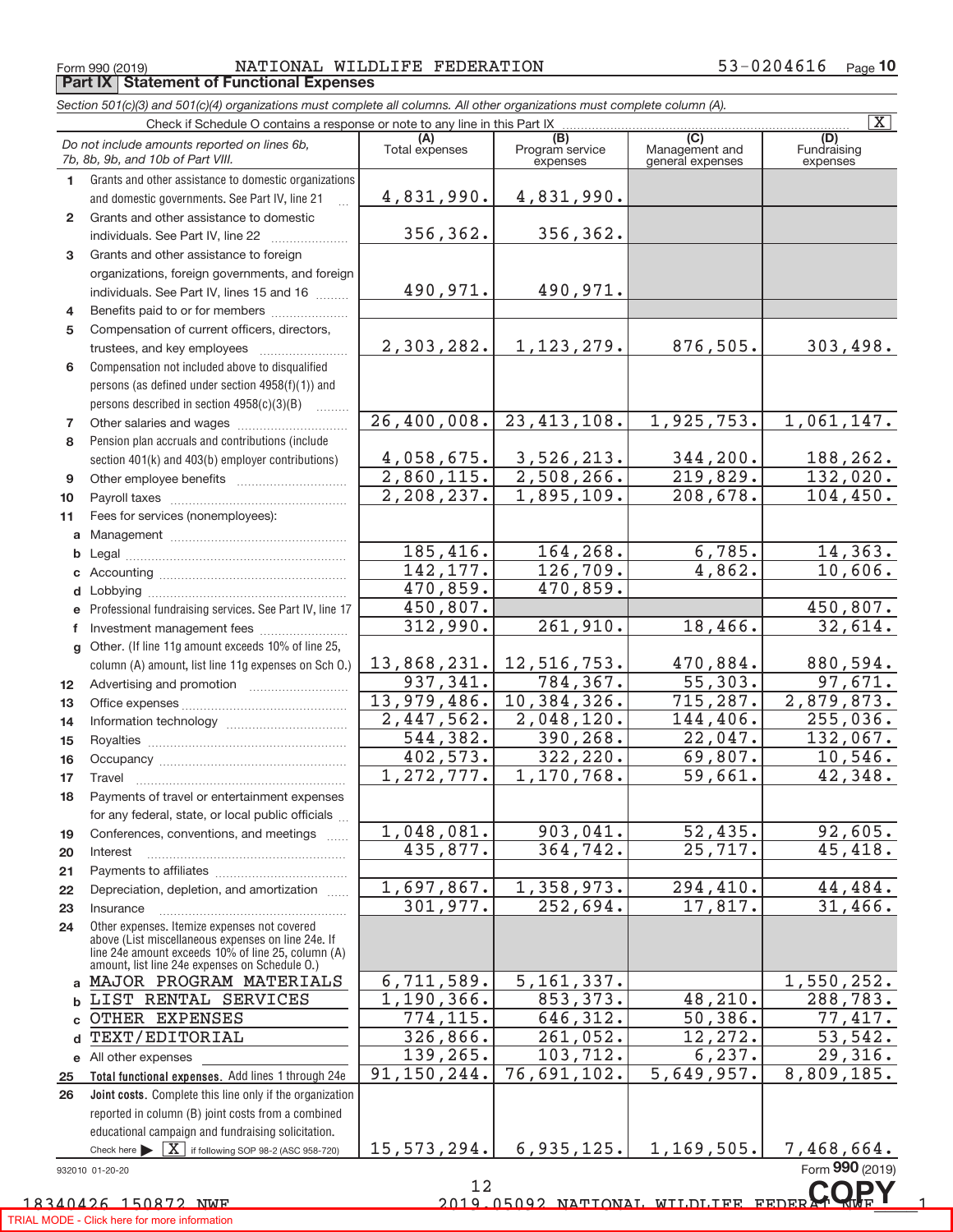

CINCINNATI OH 45999-0038

In reply refer to: 0248188043 Mar. 21, 2019 LTR 4168C  $\mathbf{r}$ 53-0204616 000000 00 00014879 BODC: TE

NATIONAL WILDLIFE FEDERATION % KAREN WAGNER 11100 WILDLIFE CENTER DR **RESTON VA 20190** 

027747

Emplover ID number: 53-0204616 Form 990 required: Yes

Dear Taxpayer:

We're responding to your request dated Mar. 12, 2019, about your tax-exempt status.

We issued you a determination letter in June 1943, recognizing vou as tax-exempt under Internal Revenue Code (IRC) Section 501(c)  $(3)$ .

We also show you're not a private foundation as defined under IRC Section 509(a) because you're described in IRC Sections 509(a)(1) and  $170(b)(1)(A)(v_i)$ .

Donors can deduct contributions they make to you as provided in IRC Section 170. You're also qualified to receive tax deductible bequests, legacies, devises, transfers, or gifts under IRC Sections 2055, 2106, and 2522.

In the heading of this letter, we indicated whether you must file an annual information return. If you're required to file a return, you must file one of the following by the 15th day of the 5th month after the end of your annual accounting period:

- Form 990, Return of Organization Exempt From Income Tax
- Form 990EZ, Short Form Return of Organization Exempt From Income Tax
- Form 990-N, Electronic Notice (e-Postcard) for Tax-Exempt
- Organizations Not Required to File Form 990 or Form 990-EZ
- Form 990-PF, Return of Private Foundation or Section 4947(a)(1) Trust Treated as Private Foundation

According to IRC Section 6033(j), if you don't file a required annual information return or notice for 3 consecutive years, we'll revoke your tax-exempt status on the due date of the 3rd required return or notice.

You can get IRS forms or publications you need from our website at www.irs.gov/forms-pubs or by calling 800-TAX-FORM (800-829-3676).

If you have questions, call 877-829-5500 between 8 a.m. and 5 p.m.,